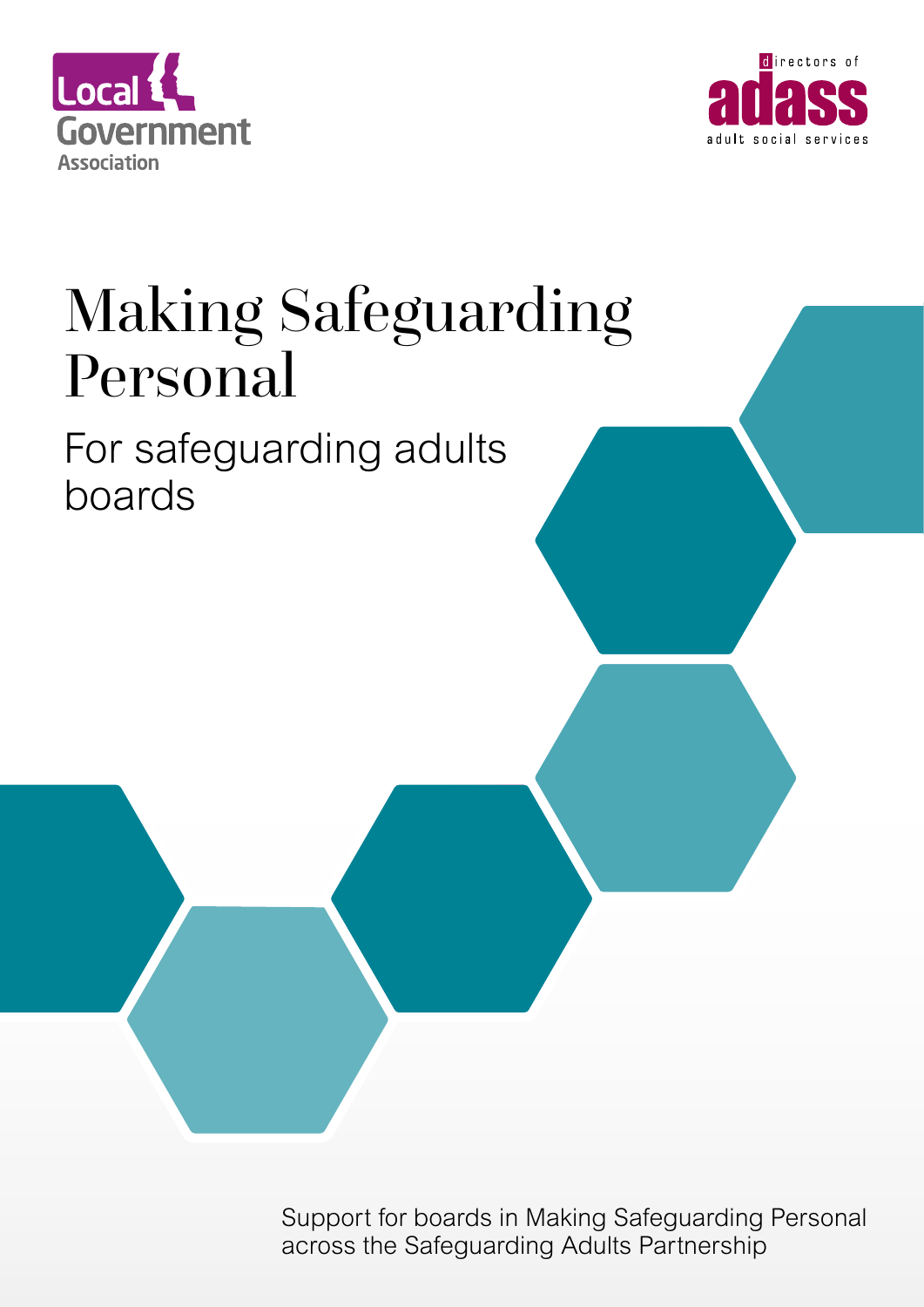## Acknowledgements

**Dr Adi Cooper, OBE**, Care and Health Improvement Programme and Hilary Paxton, ADASS, commissioner/editorial role

A multiagency group which met in London in January 2017 to contribute ideas and views on Making Safeguarding Personal

The contributions of partners across the whole suite of resources has shaped this overarching resource for safeguarding adults boards.

With thanks also to those who offered comments on earlier drafts

Author: **Jane Lawson** on behalf of ADASS and the LGA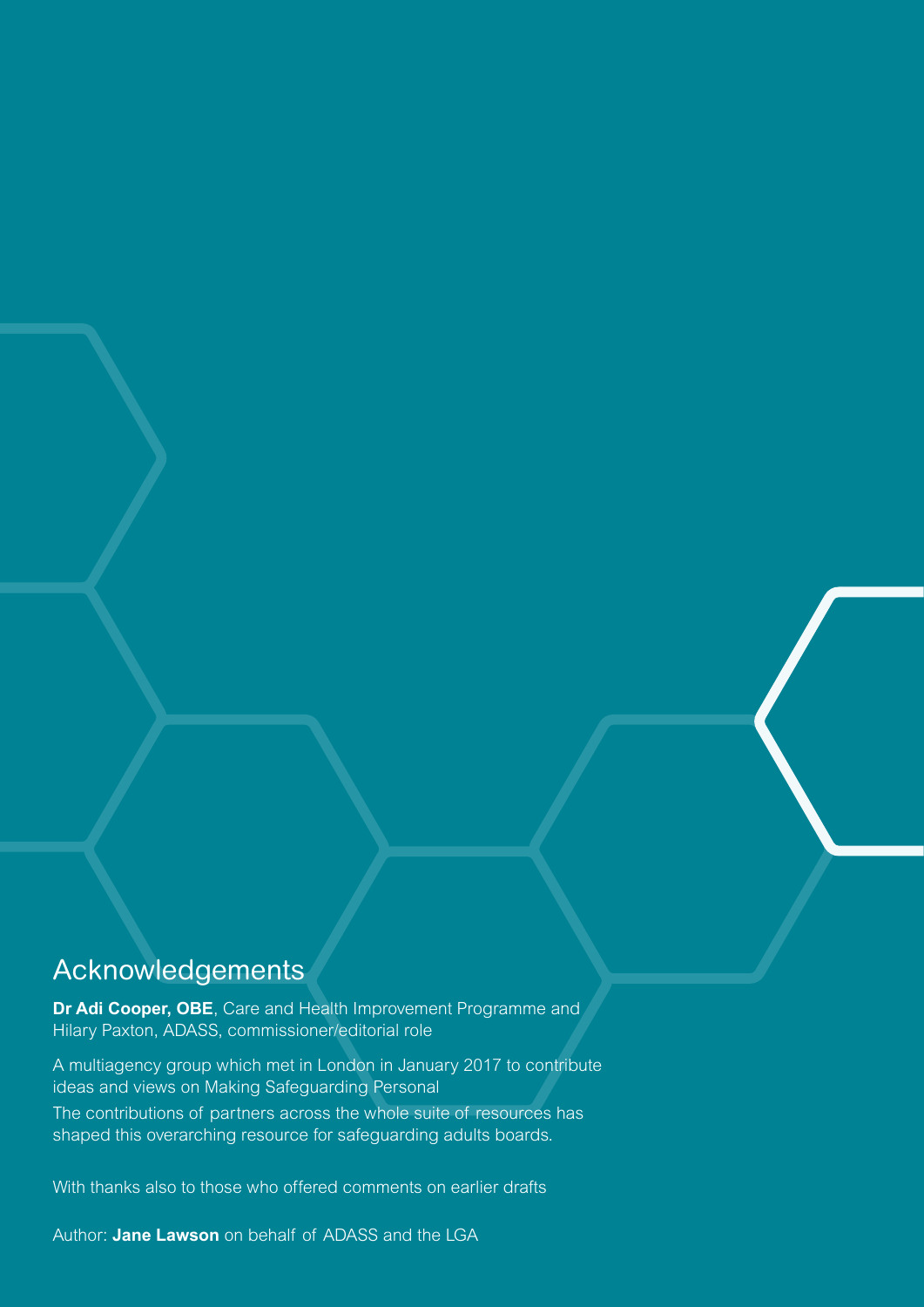## **Contents**

| 1. Introduction                                                                                                                | $\overline{4}$ |
|--------------------------------------------------------------------------------------------------------------------------------|----------------|
| 2. Summary                                                                                                                     | 6              |
| 3. Developing Making Safeguarding Personal                                                                                     | 8              |
| <b>Leading Making Safeguarding Personal</b>                                                                                    | 8              |
| Supporting and developing the workforce                                                                                        | 10             |
| Early intervention and prevention and engaging with people                                                                     | 13             |
| Engaging across organisations and measuring outcomes                                                                           | 15             |
| 4. The impact of a Making Safeguarding Personal approach for people,<br>organisations and practice                             | 17             |
| <b>Resources</b>                                                                                                               | 18             |
| Appendix 1:<br>Setting safeguarding adults board priorities against expectations in the Care<br>and Support Statutory Guidance | 19             |
| Appendix 2:<br>Core principles for safeguarding adults in support of Making Safeguarding Personal                              | 21             |
| Appendix 3:<br>A tool to help with the six safeguarding principles                                                             | 25             |
| Appendix 4a and 4b:<br>Example case file audit tools                                                                           | 26             |
| Appendix 5:<br>Example strategy framework                                                                                      | 29             |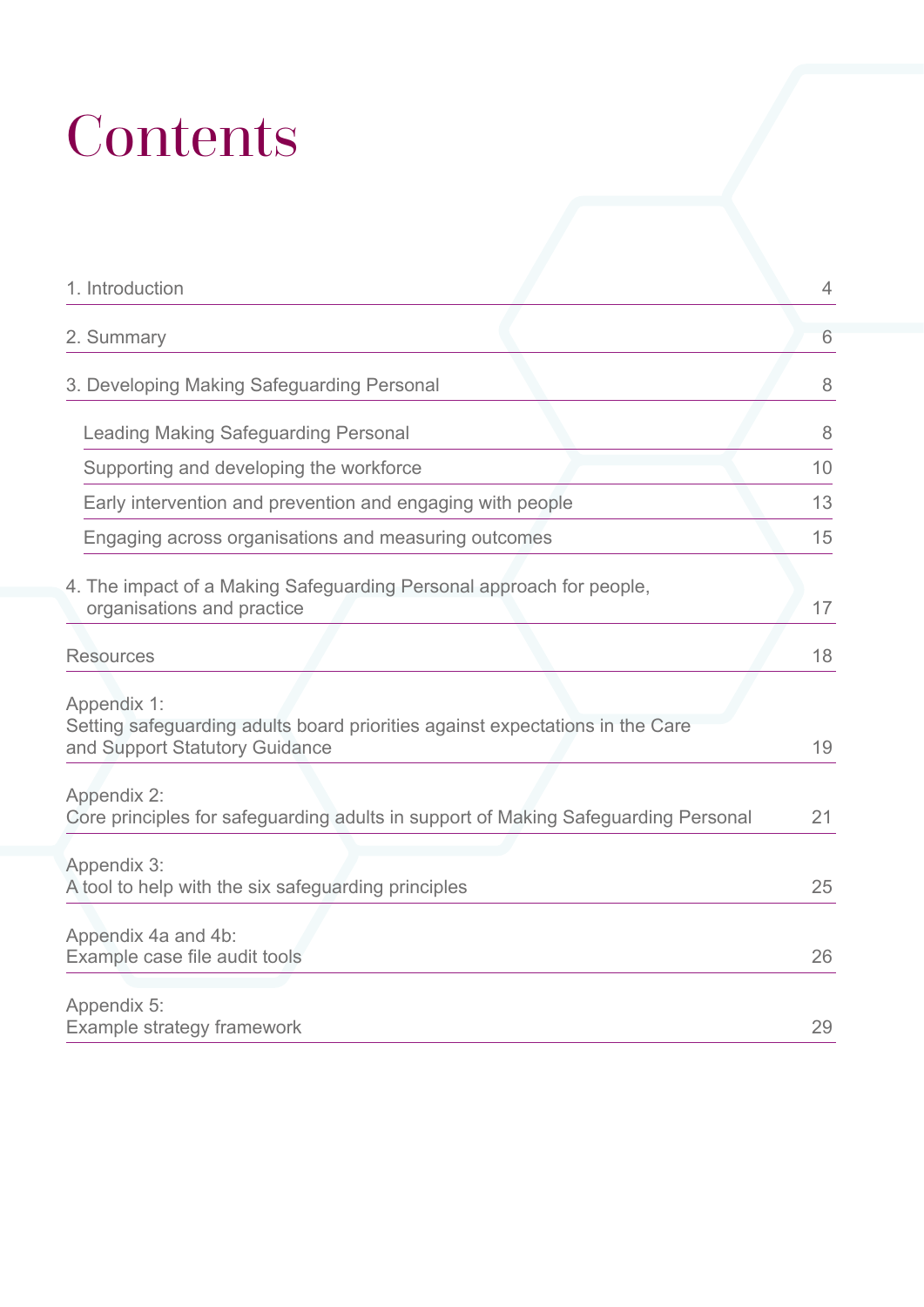## 1 Introduction

This resource is part of a suite of resources to support safeguarding adults boards and partners in developing and promoting Making Safeguarding Personal (MSP). It supports Boards both in their assurance role and in actively supporting and leading a culture change towards Making Safeguarding Personal.

These resources describe what 'good' might look like in Making Safeguarding Personal and promote ownership of this agenda within and across all organisations. References to the full suite of resources is available in the resources section below.

## What is Making Safeguarding Personal?

Making Safeguarding Personal sits firmly within the Department of Health (DH) Care and Support Statutory Guidance, as revised in 2017 that supports implementation of the Care Act (2014). It means safeguarding adults:

- is person-led
- is outcome-focused
- engages the person and enhances involvement, choice and control
- improves quality of life, wellbeing and safety (paragraph  $14.15$ )<sup>1</sup>

Making Safeguarding Personal must not simply be seen in the context of a formal safeguarding enquiry (Care Act, 2014, Section 42 enquiry<sup>2</sup>), but also in the whole spectrum of activity.

The resource sets out essential steps in Making Safeguarding Personal. These steps underline that development of Making Safeguarding Personal is not simply about a focus on personalised front line practice. It requires a whole system approach across and within organisations. The board has a coordinating role in this. The resource sets out steps towards achieving this.

"A shift in focus from process to people involves fundamental cultural and organisational change. It is not simply a question of changing individual practice, but the context in which that practice takes place and can flourish… Many [organisations] believe that skills development for practitioners will ultimately form part of a wider strategy for safeguarding, risk enablement and...practice as a whole."

**(Lawson et al, 2014)** 

This resource draws on evaluations of national Making Safeguarding Personal programmes. (Lawson et al, 2014;<sup>3</sup> Pike and Walsh, 2015;<sup>4</sup> Cooper et al, 2016<sup>5</sup>

Department of Health (2017) Care and Support Statutory **Guidance** 

<sup>2</sup> An enquiry is any action that is taken (or instigated) by a local authority, under Section 42 of the Care Act 2014, in response to indications of abuse or neglect in relation to an adult with care and support needs who is at risk and is unable to protect themselves because of those needs.

<sup>3</sup> Lawson J; Lewis, S; Williams, C; (2014) Making Safeguarding Personal 2013/14; summary of findings; LGA/ADASS

<sup>4</sup> Pike, L; Walsh, J (2015) Making Safeguarding Personal Evaluation; Local Government Association, LGA

<sup>5</sup> Cooper, A; Briggs, M; Lawson, J; Hodson, B; Wilson, M; ( July 2016) Making Safeguarding Personal Temperature Check, Association of Directors of Adult Social Services, ADASS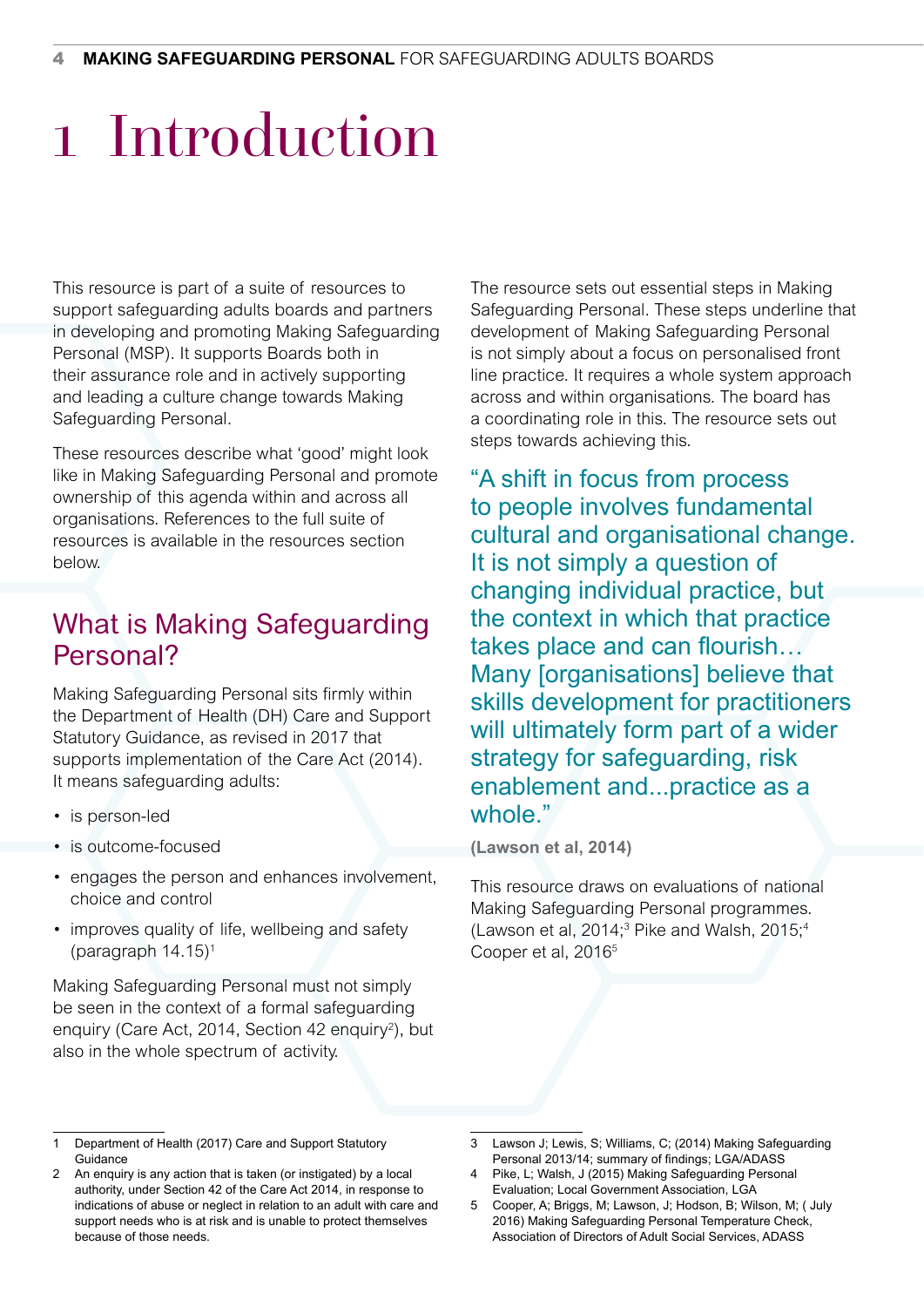Appendix 1 provides a summary of priorities and expectations of organisations and safeguarding adults boards drawn from the statutory guidance and learning from these evaluations. Appendices 2 and 3 offer advice, relevant for boards, on the statutory principles for adult safeguarding and highlight what these principles mean in practice and for determining strategy.

The statutory quidance sets out a range of areas of interest for safeguarding adults boards which is illustrated below.<sup>6</sup>

This includes taking a broad community approach to establishing safeguarding adults arrangements. The guidance promotes: a focus on outcomes delivering wellbeing alongside safety, prevention of as well as protection from abuse and neglect, engagement and empowerment of individuals and a whole partnership approach (paragraph 14.7).



The statutory guidance sets out the various roles of the board both in assurance of safeguarding arrangements (paragraph 14.133) and as a "source of advice and assistance...in helping others improve their safeguarding mechanisms" (paragraph 14.135). This range is reflected in this resource.

<sup>6</sup> This is a version of a diagram presented by Braye, S; Orr, D; Preston-Shoot, M,( 2011); The governance of adult safeguarding: findings from research into Safeguarding Adults Boards, SCIE . It has been slightly adapted by the Solihull Safeguarding Adults Board for its local guidance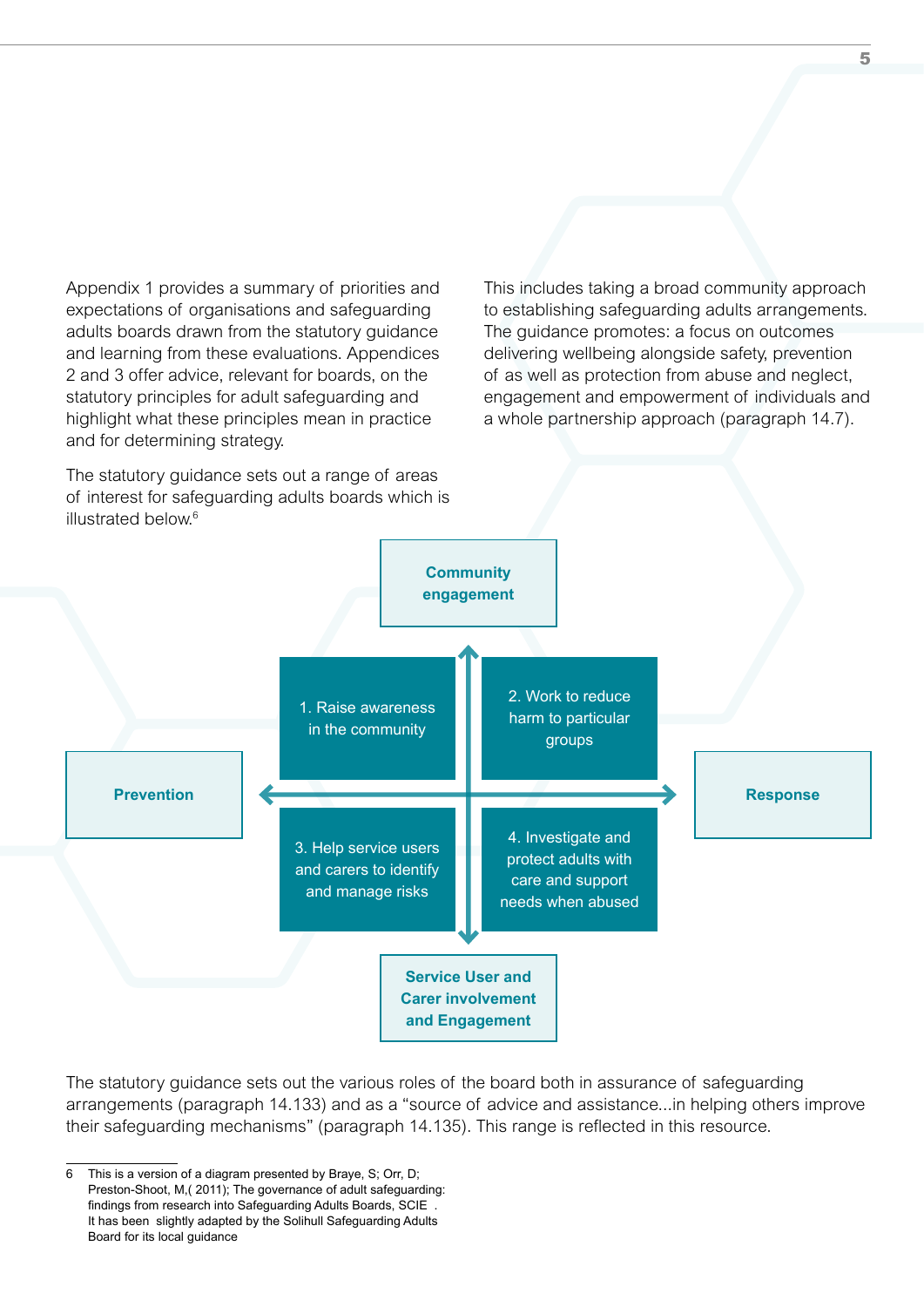## 2 Summary

This summary sets out the headlines of what should be promoted and facilitated by safeguarding adults boards across all sectors and organisations – the essential steps to make safeguarding personal.

These essential steps are expanded on throughout the main body of the resource in section 3 which sets out, under each of these headings, suggestions for the leadership role of the Safeguarding Adults Board in supporting and seeking assurance on the development of Making Safeguarding Personal.

The following are essential steps in developing Making Safeguarding Personal for safeguarding adults boards:

#### Leading Making Safeguarding Personal

#### **Step 1: Evidence strong leadership of Making Safeguarding Personal**

Establishing and developing Making Safeguarding Personal as a core objective of the Safeguarding Adults Board.

#### **Step 2: Promote and model the culture shift required for Making Safeguarding Personal**

Strategies, policies and training are put in place across the whole partnership that support Making Safeguarding Personal and provide consistency and transparency of culture and values.

#### **Step 3: Define core principles for strategy and practice7**

The Safeguarding Adults Board leads on defining and embedding the six statutory safeguarding principles as core to Making Safeguarding Personal, and wellbeing alongside safety.

#### Supporting and developing the workforce

#### **Step 4: Promote and support workplace and workforce development**

A focus on workforce issues, promoting workplace values and culture, seeking assurance on baseline practice standards that deliver Making Safeguarding Personal (including in respect of staff: recruitment, supervision, induction, development).

#### **Step 5: Seek assurance of and support development of competent practice in applying the Mental Capacity Act**

The Mental Capacity Act is empowering legislation and supports Making Safeguarding Personal. Competent practice enables effective balancing of sometimes competing principles in complex situations.

### Early intervention, prevention and engaging with people

#### **Step 6: Ensure there is a clear focus on prevention and early intervention**

The Making Safeguarding Personal approach applies to the prevention responsibilities of safeguarding adults boards. Prevention and early intervention requires empowering everyone (including staff and people living in communities) to recognise the potential for abuse or neglect and to raise concerns.

<sup>7</sup> Core principles for Safeguarding Adults are central to success in Making Safeguarding Personal. These are familiar to boards and organisations. For ease of cross reference, they are set out in Appendix 2: 'Core principles for safeguarding adults in support of Making Safeguarding Personal.'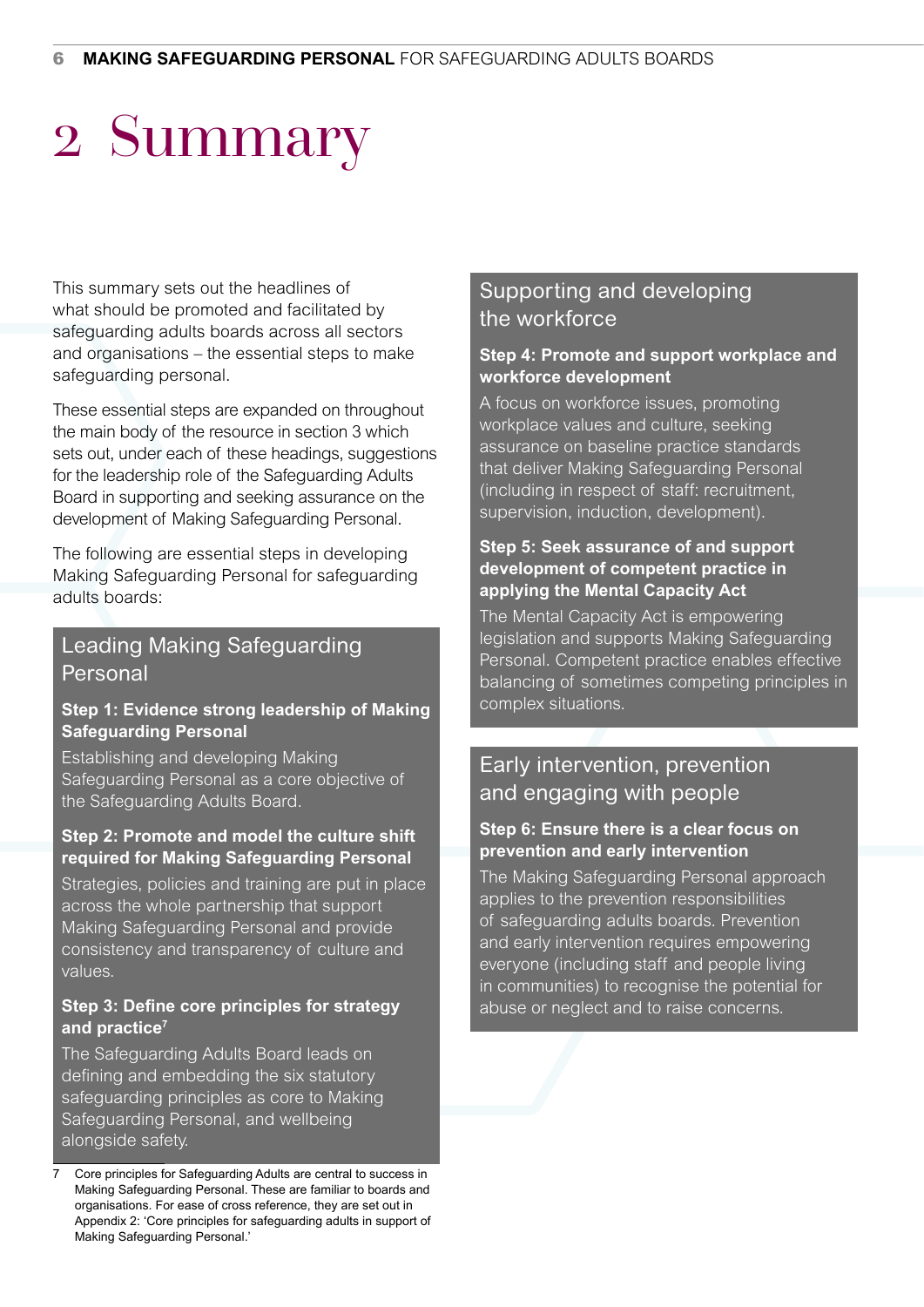#### **Step 7: Engaging with and including people who use services**

Having regard to statutory responsibilities and research evidence about making this engagement effective and worthwhile.<sup>8</sup> Support responds to the issues that people have themselves identified. Engagement supports people's resilience.

### Engaging across organisations in Making Safeguarding Personal and measuring outcomes

#### **Step 8: Facilitate engagement of all organisations across the partnership in developing Making Safeguarding Personal,**

Encouraging and promoting these essential steps for all organisations.

#### **Step 9: Measure the difference Making Safeguarding Personal makes for people.**

This is essential as part of the assurance role of safeguarding adults boards. It must include qualitative and quantitative information, both regarding Section 42 enquiries and in those situations which do not reach a formal enquiry. There must be encouragement of a whole partnership commitment to asking people about outcomes at the initial point of discussing a concern.

<sup>8</sup> Detailed support and ideas for engagement at a strategic and policy level is offered in the 'resource for safeguarding adults boards to support increased involvement of people who may be in need of safeguarding support'. This is one of this suite of resources.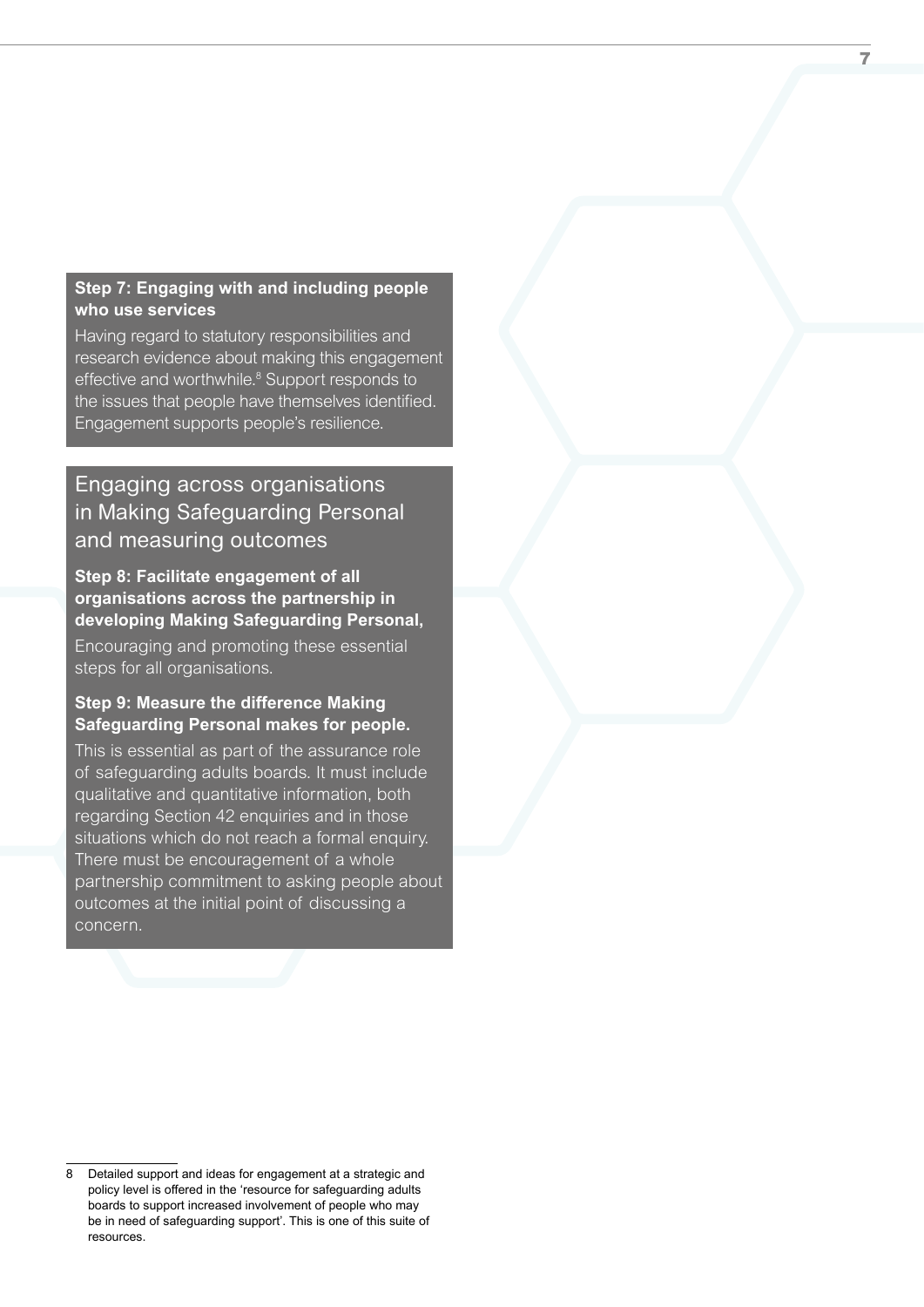## 3 Developing Making Safeguarding Personal

### Leading Making Safeguarding Personal

#### **Step 1: Evidence strong leadership**

Establishing and developing Making Safeguarding Personal as a core objective of the safeguarding adults board.

## What needs to happen?

- Establishing Making Safeguarding Personal as a core objective running through the safeguarding adults board's strategic plan. This should include areas identified in the Care and Support Statutory Guidance and by national Making Safeguarding Personal programmes (See Appendix 1).
- Threading Making Safeguarding Personal across all safeguarding adults board subgroup activity, including: communications, community engagement, quality assurance, learning and development, and workforce development (reflecting the steps set out below).
- Making sure people know what to expect from safeguarding support and how they can participate. Ensuring that communication strategies convey that Making Safeguarding Personal is at the heart of the board's strategy and supports people in participating and making choices.
- Seeking assurance (through organisational selfassessments and multiagency case file audits) that safeguarding adults board commitment translates into frontline practice.
- Facilitating mutual challenge and development across the partnership where organisational issues impact on ability to make safeguarding personal.

#### **Step 2: Promote and model the culture shift required for Making Safeguarding Personal**

Strategies, policies and training are in place across the whole partnership that support Making Safeguarding Personal and provide consistency and transparency of culture and values.

## What needs to happen?

- The safeguarding adults board and partner organisations articulating clear and accessible values which are aligned to Making Safeguarding Personal.
- Making sure that there is an open and transparent culture so that the board listens to the voices of people in need of support and services and their families, and responds. This includes in the context of Safeguarding Adults Reviews (SARs). The board seeks assurance that all partner organisations do this too.
- Evidencing that the safeguarding adults board acts on what it hears. It seeks assurance of governance processes at all levels and across organisations, where these are capable of influencing practice and outcomes in response to feedback from people who may be in need of safeguarding support.
- Seeking assurance that the vision, values and culture of all organisations support staff in carrying out expectations of policy and training in relation to Making Safeguarding Personal. The board welcomes and responds to feedback from staff.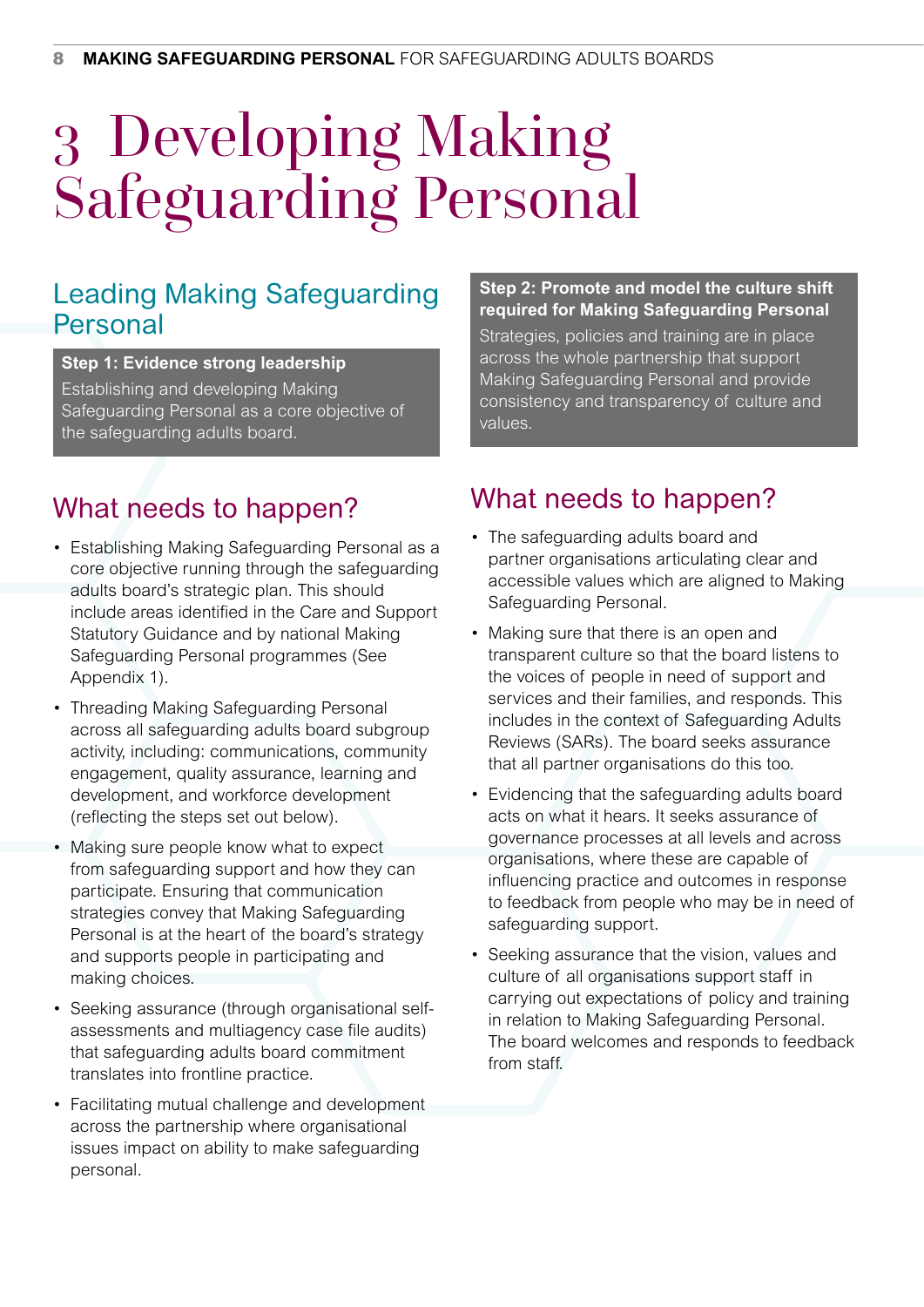#### **Step 3: Define core principles for strategy and practice9**

The safeguarding adults board leads on defining and embedding the six statutory safeguarding principles as core to Making Safeguarding Personal and wellbeing alongside safety.

## The safeguarding adults board should facilitate the following through its support and assurance roles

- There are explicit links in strategy and policy to the six safeguarding principles and to the wellbeing principle.
- There is support for staff (consistent with stated values), who must balance sometimes conflicting principles of autonomy and protection.
- There are agreed partnership principles for working with risk, embracing positive risk taking and person-centred approaches. This gives permission to staff to work in risk enabling ways.
- There is effective and appropriate commissioning and provision of advocacy as a key enabler to making core principles real for people.
- Commissioning frameworks across the range of service provision reflect the values and principles necessary for Making Safeguarding Personal.
- Innovative approaches to safeguarding adults, promote core principles (eg family group conference and restorative approaches).

### Examples of positive leadership of culture change

In developing Making Safeguarding Personal, the safeguarding adults board can promote effective leadership through examples of good and outstanding providers. Although these examples focus on health and social care, they are relevant to all sectors and organisations.

The examples below are taken from Care Quality Commission (CQC) reports (Care Quality Commission, March 2015<sup>10</sup> and April 2017<sup>11</sup>).

• **Welcoming feedback and showing that this results in change and improvement at front line practice level**

The Salford Health Matters Community Interest Company, "checks with its patients' participation group to see how well it is doing-and there are good examples of improvements made to services as a direct result of responding to comments and suggestions."

• **Creating 'flatter' organisational structures and mechanisms that facilitate communication between all levels of employees. Staff influence decision making in organisations and at safeguarding adults board level.**

Cambridgeshire Community Services NHS Trust: "Board members spend time 'on the front line' with clinicians, identifying actions that can be taken forward to improve services and the working lives of staff."

• **High-quality, person-centred care depends on supporting, engaging and managing staff well. This includes listening to feedback from staff and empowering staff.**

Frimley Park Hospital: "A clear vision and values had been developed with staff to ensure they

<sup>9</sup> Core principles for safeguarding adults are central to success in Making Safeguarding Personal. These are familiar to boards and organisations. For ease of cross reference, they are set out in Appendix 2.

<sup>10</sup> CQC (March 2015), Celebrating Good Care, Championing Outstanding Care

<sup>11</sup> CQC (April 2017) Celebrating good care, championing outstanding care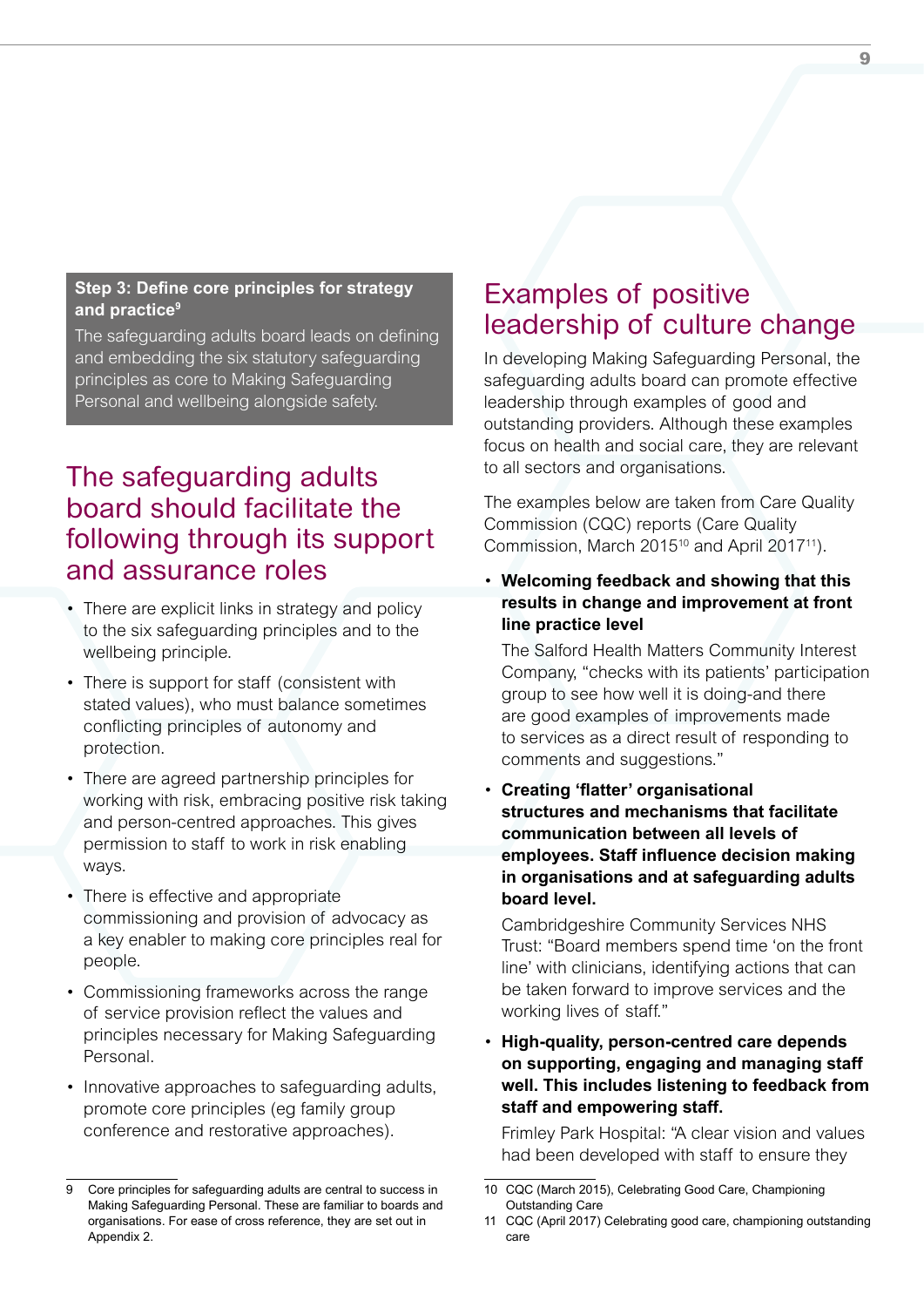were aligned with a service they wanted to work for..." as "happy staff will deliver great care".

Salford Health Matters, Community Interest Company [CIC] providing primary care services in Eccles: "To provide great care you need a great place to work. We have a culture of openness and we have tried to reduce hierarchy..."

#### • **Vision, values and culture translate into front line practice.**

The Ridgeway in Romford provides supported care for up to four adults with learning disabilities and other complex needs: "It's easy to see too many risks and wrap people in cotton wool. The people we support can be vulnerable but we use positive risk-taking to ensure they have the same opportunities as everyone else."

### Supporting and developing the workforce

The context in which practice takes place, the culture and leadership within organisations and the way staff are treated, are significant and have an impact on front line practice, and on whether or not people achieve their outcomes (Point of Care Foundation, 2014<sup>12</sup>). Staff need to be empowered, supported and developed to adopt the Making Safeguarding Personal approach in their practice.

#### **Step 4: Workplace and workforce development**

A focus on workforce issues, promoting workplace values and culture, seeking assurance on baseline practice standards that deliver Making Safeguarding Personal (including in respect of staff: recruitment, supervision, induction, development).

12 Point of Care Foundation, 2014; Staff care: How to engage staff in the NHS and why it matters, Point of Health report: [https://16682-presscdn-0-1-pagely.netdna-ssl.com/wp-content/](https://16682-presscdn-0-1-pagely.netdna-ssl.com/wp-content/uploads/2014/01/POCF_FINAL-inc-references.pdf) [uploads/2014/01/POCF\\_FINAL-inc-references.pdf](https://16682-presscdn-0-1-pagely.netdna-ssl.com/wp-content/uploads/2014/01/POCF_FINAL-inc-references.pdf)

### The safeguarding adults board should:

- Establish a common and robust approach to workforce recruitment and retention across the partnership (consistent with Making Safeguarding Personal values and principles), with reference to a common resource, such as the toolkit produced by Skills for Care.<sup>13</sup>
- Seek assurance on the impact of this through organisations' self-assessments.
- Seek assurance that Making Safeguarding Personal is integral to all training commissioned by the board and partner organisations
- Seek assurance on: which staff are trained and relevant areas of staff development, such as those highlighted in the research (Pike and Walsh, 2015).<sup>14</sup>
- Understand and act on factors evidenced in research that enable and inhibit the transfer of learning into practice (Braye, Orr and Preston-Shoot, 2013;<sup>15</sup> Pike, L and Wilkinson, K, 2013;<sup>16</sup> and RiPFA, 2012).<sup>17</sup> This includes challenging cultures and structures within organisations that get in the way of Making Safeguarding Personal.
- Seek assurance that front line staff have a clear framework within which to achieve a balance between wellbeing and safety. Promote high level organisational support for person-centred, outcomes focused working, linking training to strategic planning objectives.

<sup>13</sup> [www.skillsforcare.org.uk/Recruitment-retention/Values-based](http://www.skillsforcare.org.uk/Recruitment-retention/Values-based-recruitment-and-retention/Recruiting-for-values-and-behaviours-in-social-care.aspx)[recruitment-and-retention/Recruiting-for-values-and-behaviours-in](http://www.skillsforcare.org.uk/Recruitment-retention/Values-based-recruitment-and-retention/Recruiting-for-values-and-behaviours-in-social-care.aspx)[social-care.aspx](http://www.skillsforcare.org.uk/Recruitment-retention/Values-based-recruitment-and-retention/Recruiting-for-values-and-behaviours-in-social-care.aspx)

<sup>14</sup> This might (depending on local learning needs analysis) include: working with risk; recording outcomes; using the range of legal responses; effective use of the Mental Capacity Act; working with coercive and controlling behaviour

<sup>15</sup> Braye, S; Orr, D; Preston-Shoot, M (October 2013) A scoping study of workforce development for self-neglect work, Skills for Care

<sup>16</sup> Pike, L; Wilkinson, K (2013) How to get learning into practice: practice tool; Research in Practice for Adults, RiPFA

<sup>17</sup> Research in Practice for Adults, RiPFA (2012) Training transfer: Getting Learning into Practice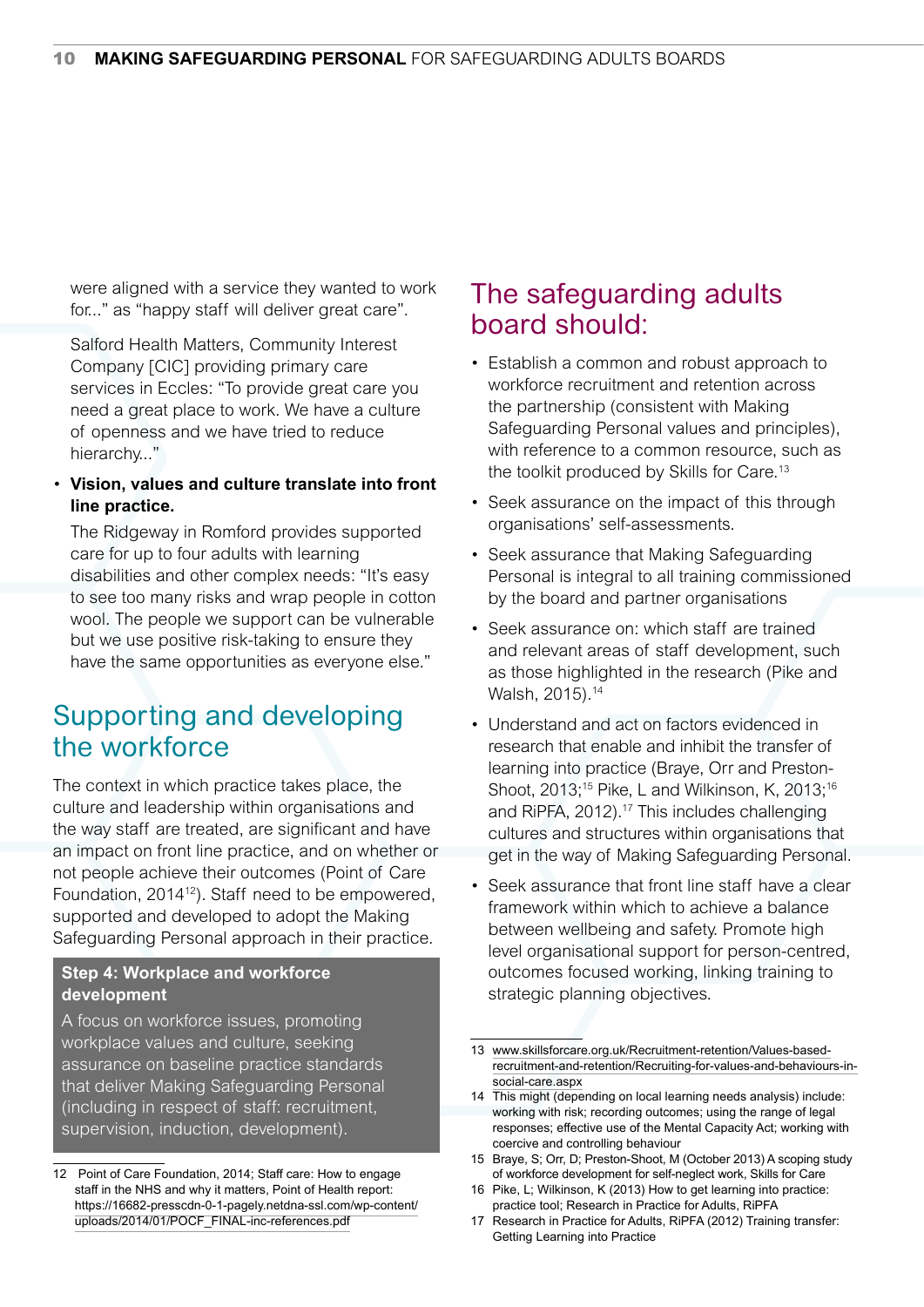Messages from research give direction on workforce and workplace development:

"What is required is the whole package of workforce and organisational development to build both the capacity and the context for effective social work practice."

**(Braye, S; Orr, D; Preston-Shoot, M, 2013)**

"The workplace, its structures and core messages need to support staff in putting learning into practice. The attitudes and culture of the workplace need to align with messages from training."

**(Pike, L and Wilkinson, K, 2013, and RiPFA, 2012)**

"Ensuring high level organisational support for person-centred, outcomes focused working, ie senior colleagues need to give practitioners 'permission' to work in this way."

**(Pike, L, 201518)**

"Supervision...offered by peers as well as by managers, plays a key part in skills development... [it] must be robust, ethically and legally informed, evidence based... and emotionally supportive."

**(Braye, S; Orr, D; Preston-Shoot, M, 2013)**

The Point of Care Foundation Report, 2014, refers to the importance of engaging and supporting staff. Director Jocelyn Cornwell, commenting on the report, said: "It's the experiences of staff that shape patients' experiences of care, for good or ill, not the other way around. Working in healthcare ought to rank amongst the best jobs in the world, but far too many healthcare professionals feel over-worked, disempowered and unappreciated."

Some specific steps that safeguarding adults boards might take to support evidence-based approaches:

- Promote a range of opportunities for staff development alongside training: practitioner forums; support from principal social workers, clinics, surgeries, complex case discussions; sitting alongside staff whilst undertaking audits to develop practice; identification of champions (increasingly these approaches are favoured above direct training courses).
- Recognise the role of the principal social worker in offering advice and guidance (Department of Health, 2017, paragraph 14.205). Make connections between the principal social worker and the safeguarding adults board.
- Promote the significance of effective staff supervision in developing practice.
- Facilitate feedback information from quality assurance processes offering constructive learning for staff.

<sup>18</sup> Pike, L (2015) Making Safeguarding Personal Evaluation 2014/15; Executive Summary; Local Government Association, LGA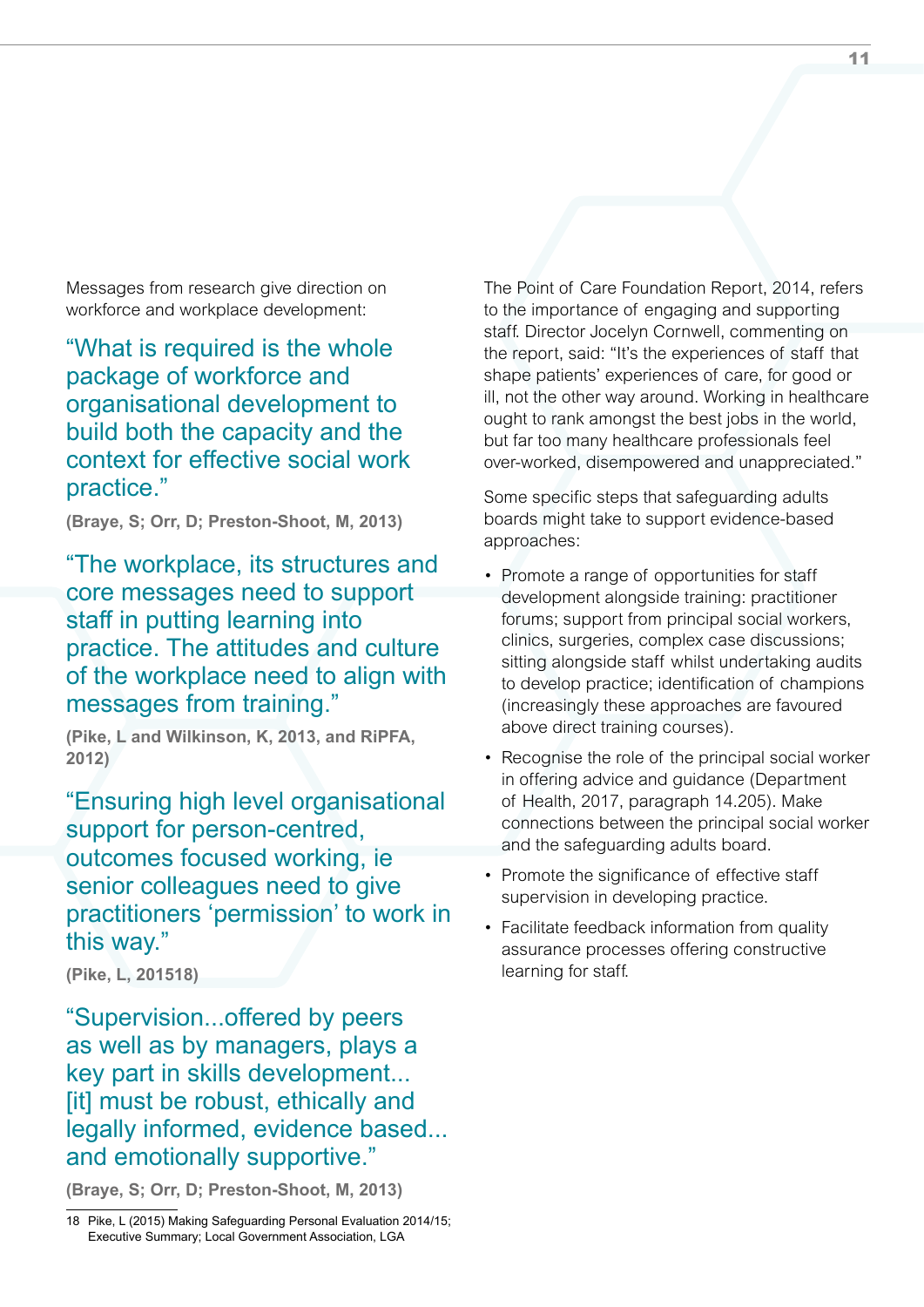#### **Step 5: Seek assurance of and support development of competent practice in applying the Mental Capacity Act**

The Mental Capacity Act is empowering legislation and supports Making Safeguarding Personal. Competent practice enables effective balancing of sometimes competing principles in complex situations.

Evaluation of national Making Safeguarding Personal programmes has highlighted that effective implementation of the Mental Capacity Act, 2005, is key to Making Safeguarding Personal (Pike and Walsh, 2015; Lawson et al, 2014).

## The safeguarding adults board should facilitate the following through its support and assurance roles:

- People who lack capacity are offered personcentred safeguarding support. An outcomes approach is provided to those who lack mental capacity as well as those with capacity.
- The core principles of the Mental Capacity Act (2005), are integrated in safeguarding practice. There is particular emphasis on supported decision making and best interests decision making. Case file audit evidences this.
- Mental capacity assessment is an early consideration in safeguarding adults support.
- There is appropriate use of, and commissioning of, advocacy in supporting decision making both for people who have capacity and for those who lack capacity in safeguarding situations.

The board can support development of practice through quality assurance of the following areas<sup>19</sup>:

- the quality, appropriateness and timeliness of capacity assessments
- the need to embed supported decision making
- addressing risk aversion and paternalistic cultures
- 'best interests' decision-making must be carried out as intended in the Act, prioritising the wishes, thoughts and feelings of the individual
- the use of advocacy to support decision making and in 'best interests' decision-making.20

Advocacy partners on safeguarding adults boards can offer valuable insights into front line practice, both on the delivery of the Mental Capacity Act, 2005, but also more generally on the engagement of people being supported through safeguarding enquiries. Boards should utilise this feedback to inform workforce development.

<sup>19</sup> These are included in recommendations (consistent with a Making Safeguarding Personal approach) from the House of Lords Select Committee report, February 2014, on progress in implementing the MCA, 2005. This report referred to the 'empowering ethos' of the Mental Capacity Act not having been delivered to date.

<sup>20</sup> This suite of resources includes a resource on advocacy. It highlights available literature, setting out definitions of advocacy; the range of types of advocacy and the need for independence, including a report on commissioning advocacy under the Care Act, 2014, SCIE, December 2016 pp4-5.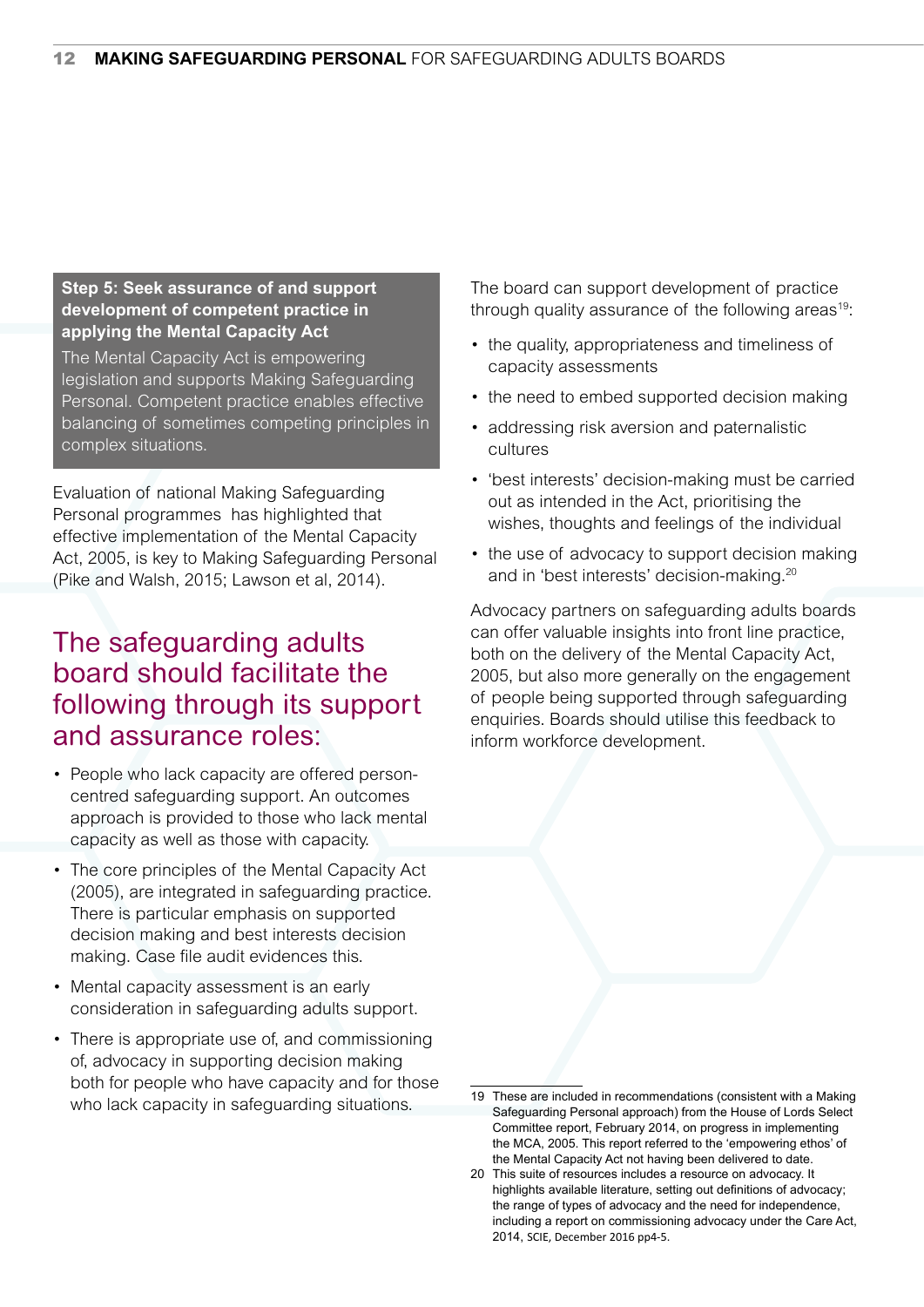### Early intervention, prevention and engaging with people

#### **Step 6: Ensure there is a clear focus on prevention and early intervention**

The Making Safeguarding Personal approach applies to the prevention responsibilities of safeguarding adults boards. Prevention and early intervention requires empowering everyone (including staff and people living in communities) to recognise the potential for abuse or neglect and to raise concerns.

## The safeguarding adults board should facilitate the following through its support and assurance roles:

- Empower, engage and inform people so that they can resolve and prevent abuse and neglect in their own lives, and build their resilience.
- Maintain a focus on capacity in the voluntary and community sectors where there is significant scope for supporting prevention of abuse and neglect, and early intervention.
- Support partner organisations in making the links between Making Safeguarding Personal and effective prevention, for example, challenging board partners to identify and address issues of social isolation to prevent future risk of harm.<sup>21</sup>
- Engage providers and commissioners in making the relevant links between service quality and prevention and the role of Making Safeguarding Personal within this.

Having regard to statutory responsibilities and research evidence about making this engagement effective and worthwhile. Support responds to the issues that people have themselves identified. Engagement supports people's resilience.

## The safeguarding adults board should:

- Support engagement with the community, particularly with people who may be in need of safeguarding services. Develop their ability to recognise and respond to abuse and neglect; involve them in developing safeguarding strategies. Include, as a priority, those people with protected characteristics. (Equalities Act, 2010)
- Have regard to research evidence as to how to make this engagement effective in developing safeguarding support, and worthwhile for all concerned<sup>22</sup>
- Safeguarding adult reviews (SARs) and other review processes engage with people in receipt of support and services and/or their families.
- Take account of the Care and Support Statutory Guidance (Department of Health, 2017, paragraphs 139; 153-4) requirements regarding engagement with people and communities.

**Step 7: Engage with communities and those who may be in need of safeguarding support** 

<sup>22</sup> 'A resource for safeguarding adults boards to support increased involvement of people who may be in need of safeguarding support', which forms part of this suite of resources) underlines key evidence based considerations for safeguarding adults boards. The whole resource should be referred to including practice examples provided by councils. There is reference to a range of research within this resource. Key research includes: Pike, L (2016); SCIE (2011) and SCIE (2015) .

<sup>21</sup> Jones, H, (2017) Prevention, Social isolation and Making Safeguarding Personal; Think piece; ADASS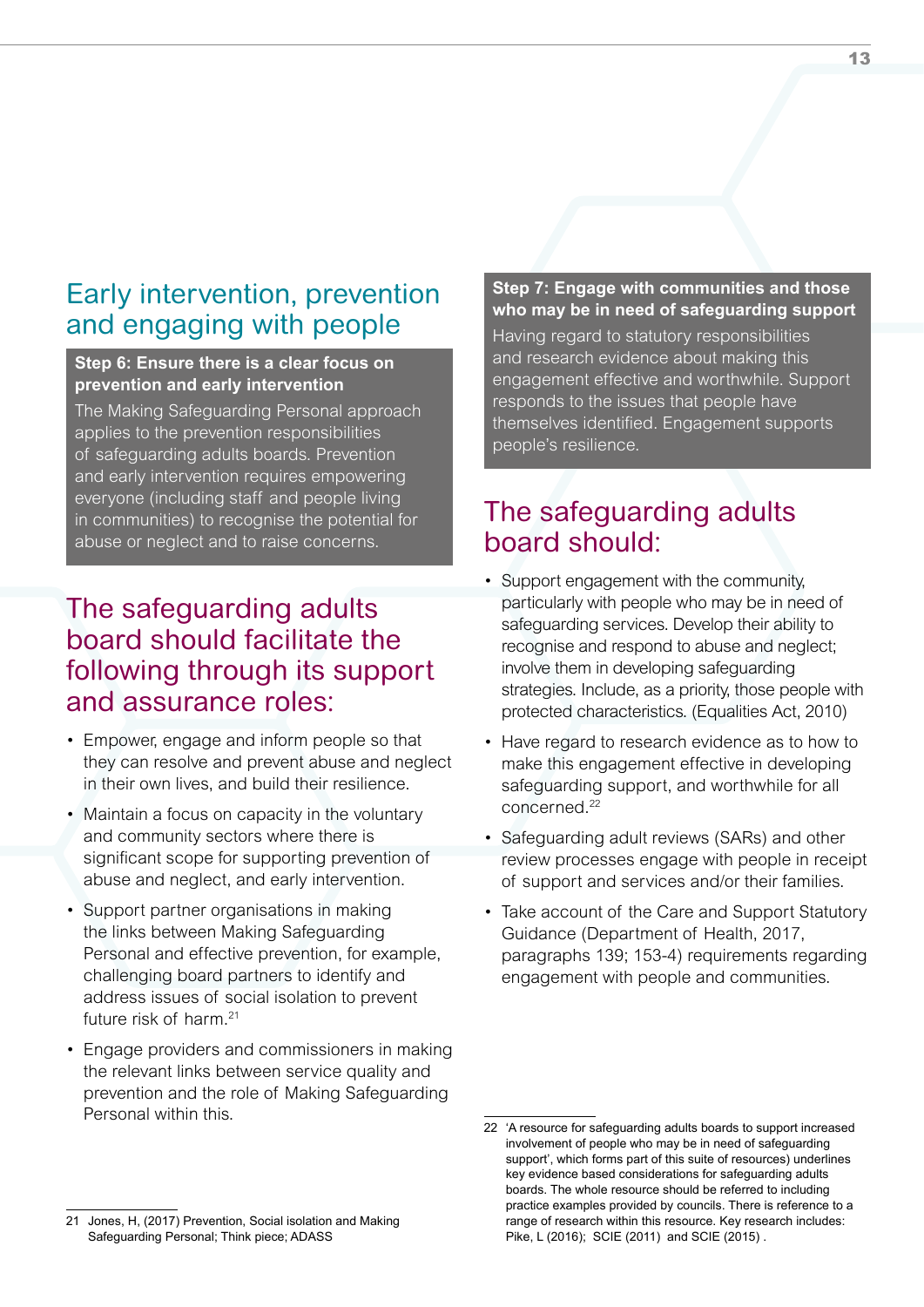Engagement with communities and individuals is important for prevention. Connecting with people in individual circumstances as well as in informing strategy and policy can be empowering for those involved.

Research indicates the connection that the safeguarding adults board needs to make between prevention activity and Making Safeguarding Personal: "prevention of abuse should occur in the context of person-centred support and personalisation, with individuals empowered to make choices and supported to manage risks".

**(Faulkner, A and Sweeney, A, 2011,SCIE)23**

Key enablers to effective user involvement for safeguarding adults boards include:<sup>24</sup>

- Take account of the Care and Support Statutory Guidance (Department of Health, 2017, paragraphs 139; 153-4) requirements regarding engagement of people and communities.
- Map existing involvement mechanisms of all partner organisations (statutory and voluntary and community sector) to illustrate best practice and identify gaps. Look for opportunities make connections with existing groups.
- Explore opportunities for involving people in all the sub groups as well as the safeguarding adults board to ensure user involvement is core to all board activities.
- Look at engaging users from all groups and across all sections of the community (including those with protected characteristics, see Equalities Act (2010)).
- All outputs from the safeguarding adults board's work should have an element of user involvement but some outputs may be particularly suited to having a significant involvement from users, for example: safeguarding training for practitioners and the local community, peer led research on the experience of people who have been through the safeguarding process, facilitation of community safeguarding events, promoting the work of the safeguarding adults board at conferences, designing information for websites and leaflets (not just proof reading).
- There are further examples in the case studies section of the 'Resource for safeguarding adults boards to support increased involvement of people who may be in need of safeguarding support.' (Droy and Lawson, 2017).

<sup>23</sup> Faulkner, A and Sweeney, A (2011) Prevention in adult safeguarding: A review of the literature, Social Care Institute for Excellence, SCIE

<sup>24</sup> Droy, R and Lawson, J (2017) 'A resource for Safeguarding Adults Boards to support increased involvement of people who may be in need of safeguarding support', ADASS; LGA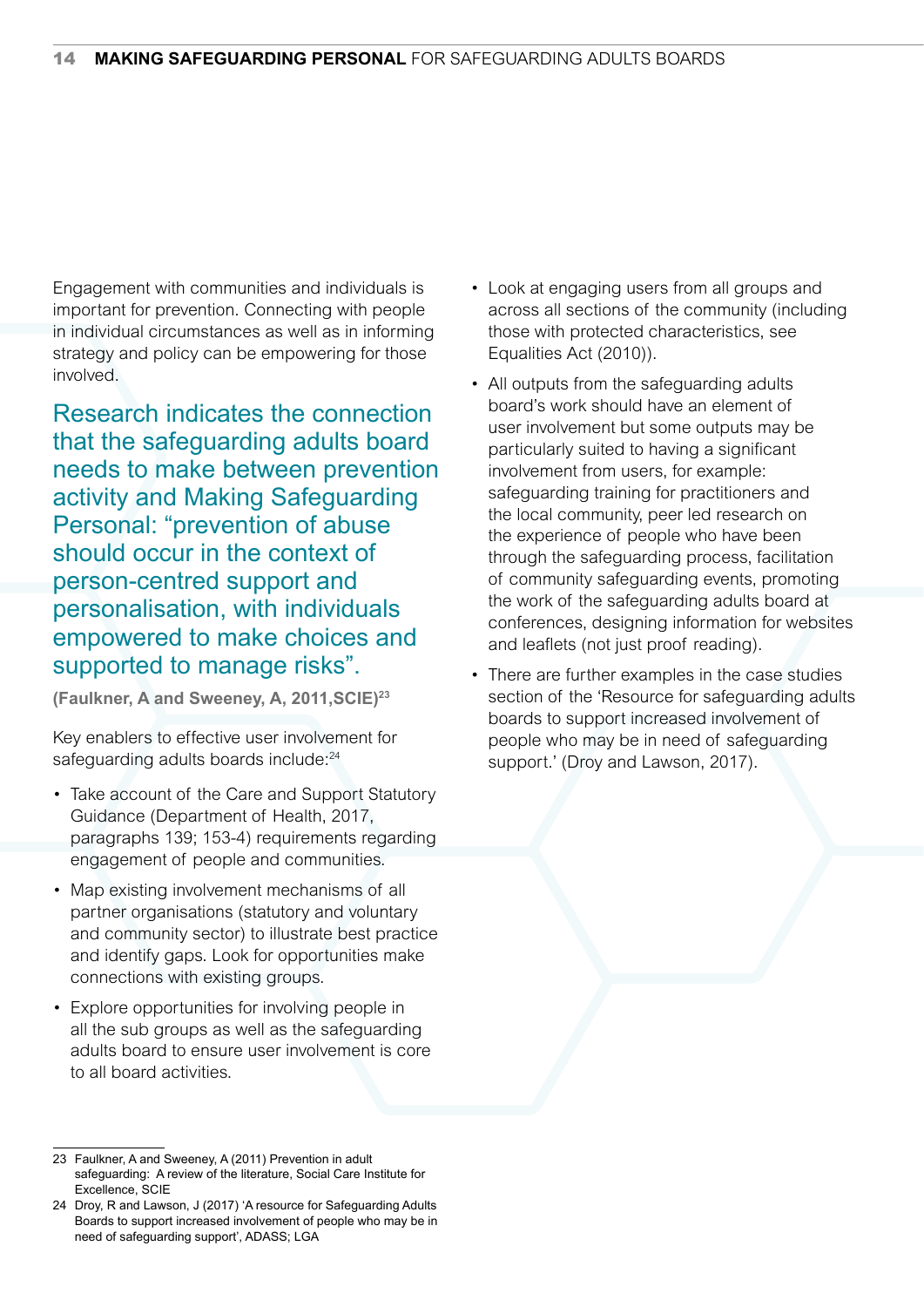### Engaging across organisations in Making Safeguarding Personal and measuring outcomes

**Step 8: Facilitate engagement of all organisations across the partnership in developing Making Safeguarding Personal**

Encouraging and promoting these essential steps for all organisations.

## The safeguarding adults board should facilitate the following:

- Mainstreaming Making Safeguarding Personal; supporting all partner organisations in making the links between Making Safeguarding Personal and their existing: values/principles, priorities, regulatory frameworks.
- Harnessing joint commitment to the areas outlined in this resource as essential steps for Making Safeguarding Personal.
- Integrating the steps into self-assessment frameworks for safeguarding adults board partners.
- Promoting and publicising this suite of resources to support all partners' engagement in Making Safeguarding Personal.

The involvement of all partners in Making Safeguarding Personal has been uneven (Cooper et al, 2016). However, there is increasing enthusiasm and motivation across organisations for joint development of Making Safeguarding Personal. This is clear in messages from a multiagency focus group on Making Safeguarding Personal in London. The following issues were identified for boards

to consider in developing Making Safeguarding Personal across the partnership:

- There needs to be joint commitment to Making Safeguarding Personal and associated activity at all levels and across all organisations (from the need for sectors to communicate at a national level, through to front line practitioners).
- A joint response is required in front line practice in order to find the right partnership response and tailored support for each individual. The voluntary and community sector is a key partner in this (this is significant for example, in addressing modern slavery issues).
- Partnership working in early intervention is important; finding an appropriate 'way in' to offer support requires a range of options.
- Partnership working is necessary in order to connect with all sections of the community, including a clear focus on those with protected characteristics (Equalities Act, 2010).
- Experience of the multi-agency safeguarding hub (MASH) model has supported some partnership working on Making Safeguarding Personal in some areas. The benefits of this for Making Safeguarding Personal need further exploration.
- Regulatory frameworks across some organisations clearly accommodate the key areas of focus and the values required for Making Safeguarding Personal. Safeguarding adults boards can draw attention to these links into existing frameworks, to help organisations mainstream Making Safeguarding Personal and avoid duplication.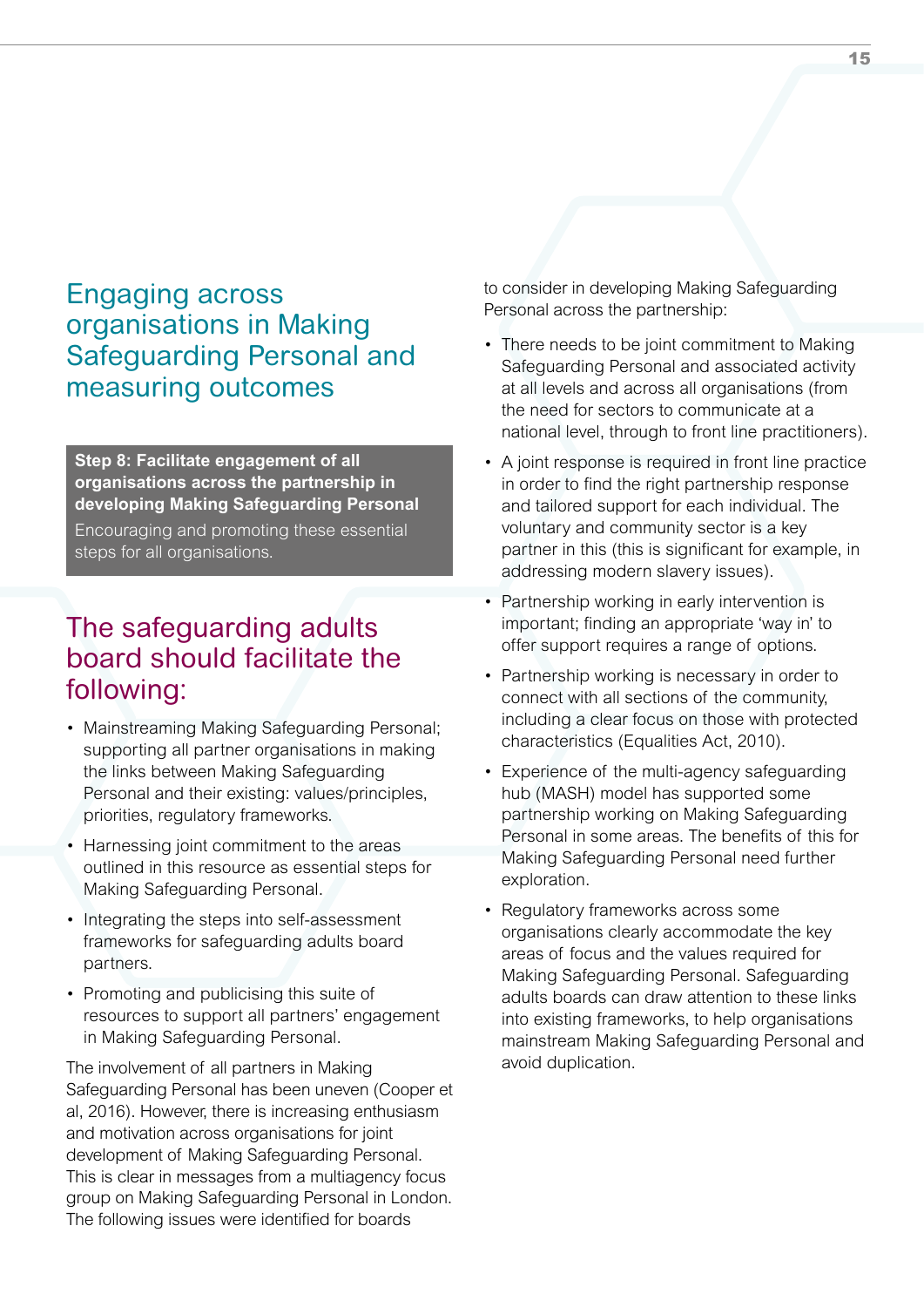#### **Step 9: Measure the difference Making Safeguarding Personal makes for people**

This is essential as part of the assurance role of safeguarding adults boards. It must include qualitative and quantitative information, both regarding Section 42 enquiries and in those situations which do not reach a formal enquiry. There must be encouragement of a whole partnership commitment to asking people about outcomes at the initial point of discussing a concern.

### The safeguarding adults board should facilitate the following through its support and assurance roles:

- Ensure that all staff and professionals from all organisations ask people about outcomes at the point of concern.<sup>25</sup> This is recorded and analysed so that the safeguarding adults board can see the extent of partner engagement in Making Safeguarding Personal and mobilise advice and support where this is needed.
- Ensure that outcome measures focus on wellbeing as well as safety and on achieving a right balance in individual circumstances.
- Ensure that councils complete and send the voluntary Making Safeguarding Personal annual returns to NHS Digital on outcomes. The safeguarding adults board uses this information to drive practice development (for example undertaking an audit or a deep dive on a sample of cases where outcomes are not met).
- An overview of what happens to people who do not require the process of a formal enquiry (Care Act, Section 42 enquiry). This supports understanding of the extent and nature of prevention and early intervention.
- Multiagency case file audits are undertaken to provide qualitative information about engagement in Making Safeguarding Personal across the partnership to identify further areas for development and improvement.

The board can support positive development of this through facilitating:

- Discussion of outcomes throughout the safeguarding process, not just at the end, so that information on outcomes is a product of personalised practice, not a tick box exercise. The way people are involved is as significant as achieving the 'end' desired outcomes and these outcomes may change through this experience.
- Collection of both qualitative and quantitative information to inform the safeguarding adults board, triangulating a range of information including surveys, focus groups and case file audits (See sample case file audit methodology, Appendix 4).
- Active responses to the messages from quality assurance processes so that they result in positive change. This can inform improvement in front line practice.
- Methodologies for assurance that link directly to support and training for staff (for example, front line staff involvement in case file audits).
- Assurance from commissioners that they are monitoring and measuring Making Safeguarding Personal through contracts.

<sup>25</sup> An example of outcomes questions asked consistently across organisations is offered in Cooper et al, 2016): Oxfordshire County Council reported this example as part of the Safeguarding Adults Temperature Check (2016). The safeguarding team had supported staff across partner agencies to ask people three consistent questions, from the very beginning when a safeguarding concern is raised and then through to closure of the process.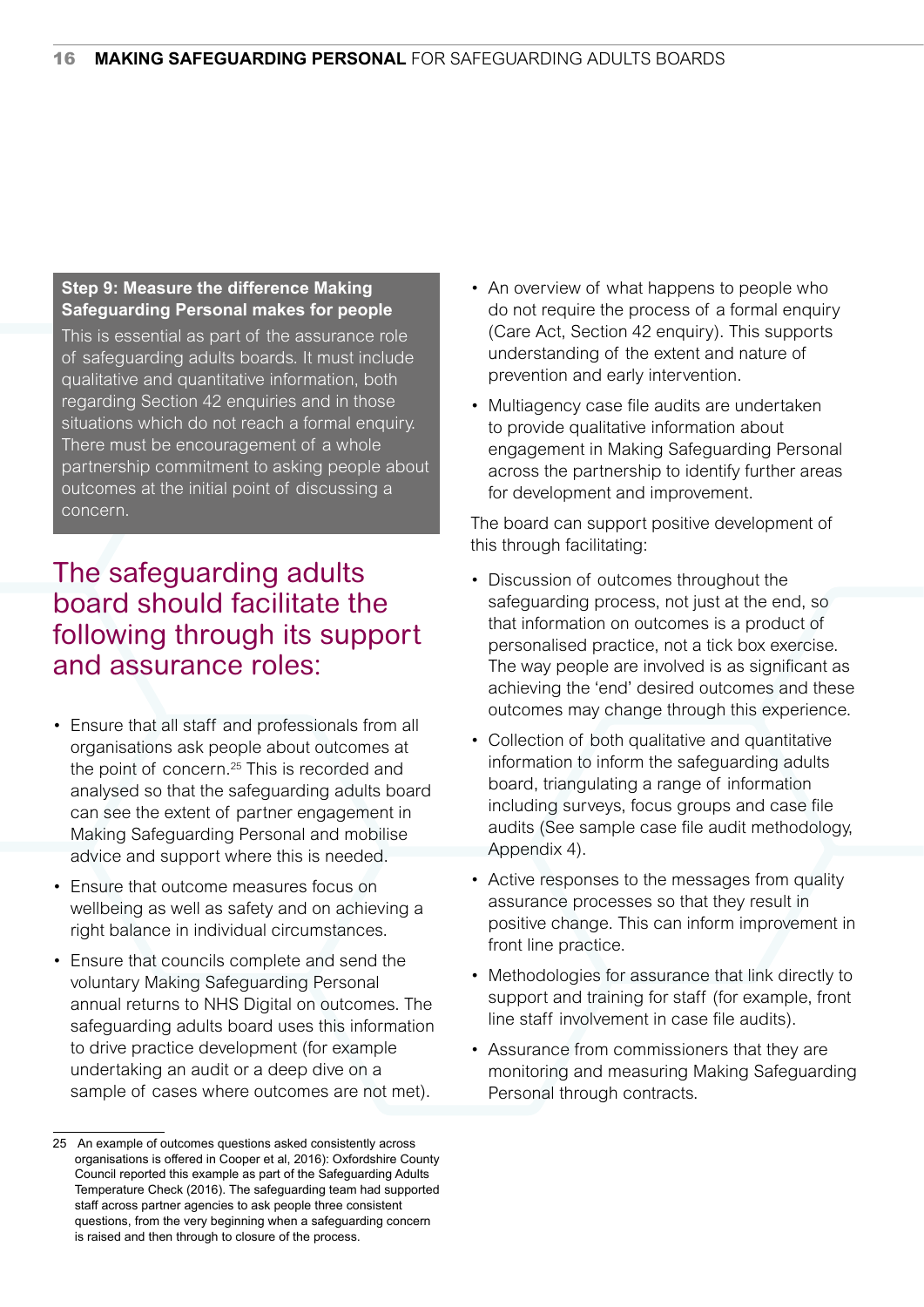## 4. The impact of a Making Safeguarding Personal approach

The safeguarding adults board has a complex leadership role in Making Safeguarding Personal that requires it to be active both in its support and development role and in its assurance role.

Safeguarding adults boards require engagement in this from the whole partnership. The suite of resources accompanying this resource for safeguarding adults boards offers support to achieve this ambition.

This resource has set out what has to be done and what needs to be addressed in order to make safeguarding personal. If these steps are taken at all levels within and across the safeguarding adults board, safeguarding adults will look like this for people, organisations and practice:

- The six core safeguarding adults principles and the wellbeing principle are at the heart of Making Safeguarding Personal across all organisations (Department of Health, 2017).
- All organisations ask people (and/or their advocate) about the outcomes they want to achieve at the very beginning of safeguarding support. They are asked about how far their expectations in respect of both safety and wellbeing have been met at the conclusion of support.
- People are actively involved in achieving those outcomes and develop resilience as a result.
- An outcomes approach is as much part of safeguarding support for those who lack mental capacity as for those with capacity.
- Staff are trained and supported by managers at all levels to embed Making Safeguarding Personal in their practice. There are direct links between strategic planning and training.
- All organisations work alongside communities/ individuals to prevent abuse and neglect and to intervene at an early stage where there are concerns.
- Local communities and people who may be in need of safeguarding support are involved in developing approaches to safeguarding support.
- There is an open and transparent culture that values, welcomes and responds to feedback from staff and people who need support from safeguarding services. The safeguarding adults board and leaders act on what they hear from people and staff.
- Information on outcomes is collected and reported on in such a way that the safeguarding adults board and partners can evidence the difference they are making for people and use this to improve safeguarding support.
- Commissioning reflects and supports the values and principles necessary to make safeguarding personal.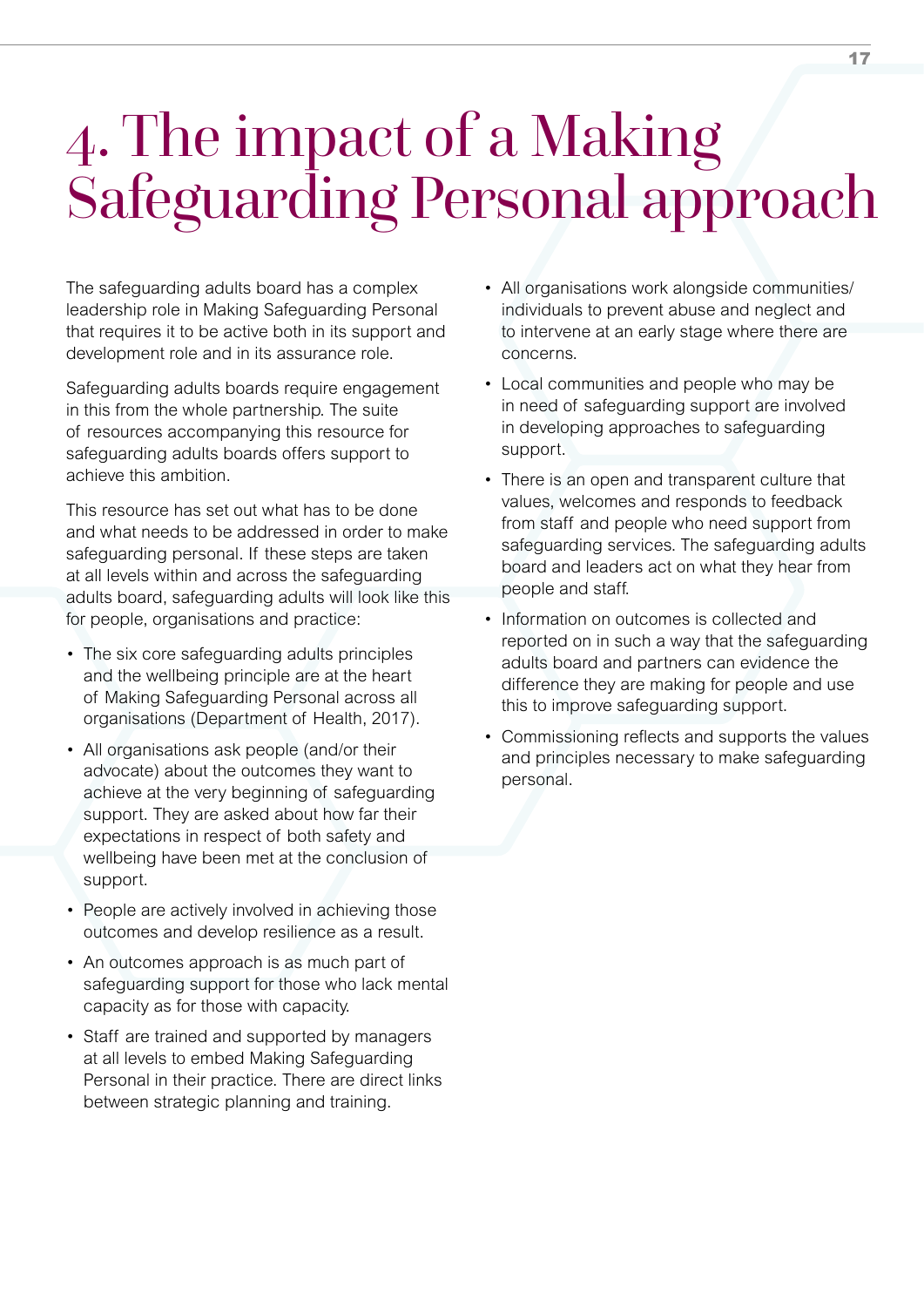## **Resources**

The full suite of resources is available on the ADASS and LGA websites and comprises:

- Support for boards in Making Safeguarding Personal across the Safeguarding Adults **Partnership**
- Making Safeguarding Personal; what might 'good' look like for health and social care commissioners and providers?
- Making Safeguarding Personal; what might 'good' look like for the police?
- Making Safeguarding Personal; what might 'good' look like for advocacy?
- Making Safeguarding Personal; what might 'good' look like for those working in the housing sector?
- A resource for safeguarding adults boards to support increased involvement of people who may be in need of safeguarding support.

[www.local.gov.uk/topics/social-care-health-and](http://www.local.gov.uk/topics/social-care-health-and-integration/adult-social-care/making-safeguarding-personal/resources-support-making-safeguarding-personal)[integration/adult-social-care/making-safeguarding](http://www.local.gov.uk/topics/social-care-health-and-integration/adult-social-care/making-safeguarding-personal/resources-support-making-safeguarding-personal)[personal/resources-support-making-safeguarding](http://www.local.gov.uk/topics/social-care-health-and-integration/adult-social-care/making-safeguarding-personal/resources-support-making-safeguarding-personal)[personal](http://www.local.gov.uk/topics/social-care-health-and-integration/adult-social-care/making-safeguarding-personal/resources-support-making-safeguarding-personal)

Safeguarding resources

[www.local.gov.uk/topics/social-care-health](http://www.local.gov.uk/topics/social-care-health-and-integration/adult-social-care/safeguarding-resources)[and-integration/adult-social-care/safeguarding](http://www.local.gov.uk/topics/social-care-health-and-integration/adult-social-care/safeguarding-resources)[resources](http://www.local.gov.uk/topics/social-care-health-and-integration/adult-social-care/safeguarding-resources)

Care Act 2014 Role and duties of Safeguarding Adults Boards, Social Care Institute of Excellence (SCIE) (2015)

[www.scie.org.uk/care-act-2014/safeguarding](http://www.scie.org.uk/care-act-2014/safeguarding-adults/safeguarding-adults-Boards-checklist-and-resources/role-and-duties.asp)[adults/safeguarding-adults-Boards-checklist-and](http://www.scie.org.uk/care-act-2014/safeguarding-adults/safeguarding-adults-Boards-checklist-and-resources/role-and-duties.asp)[resources/role-and-duties.asp](http://www.scie.org.uk/care-act-2014/safeguarding-adults/safeguarding-adults-Boards-checklist-and-resources/role-and-duties.asp)

Engagement and communication, Social Care Institute of Excellence (SCIE) (2015)

[www.scie.org.uk/care-act-2014/safeguarding](http://www.scie.org.uk/care-act-2014/safeguarding-adults/safeguarding-adults-boards-checklist-and-resources/making-safeguarding-personal.asp)[adults/safeguarding-adults-boards-checklist-and](http://www.scie.org.uk/care-act-2014/safeguarding-adults/safeguarding-adults-boards-checklist-and-resources/making-safeguarding-personal.asp)[resources/making-safeguarding-personal.asp](http://www.scie.org.uk/care-act-2014/safeguarding-adults/safeguarding-adults-boards-checklist-and-resources/making-safeguarding-personal.asp)

Making Safeguarding Personal Temperature Check, ADASS (2016)

[www.local.gov.uk/topics/social-care-health-and](http://www.local.gov.uk/topics/social-care-health-and-integration/adult-social-care/making-safeguarding-personal)[integration/adult-social-care/making-safeguarding](http://www.local.gov.uk/topics/social-care-health-and-integration/adult-social-care/making-safeguarding-personal)[personal](http://www.local.gov.uk/topics/social-care-health-and-integration/adult-social-care/making-safeguarding-personal)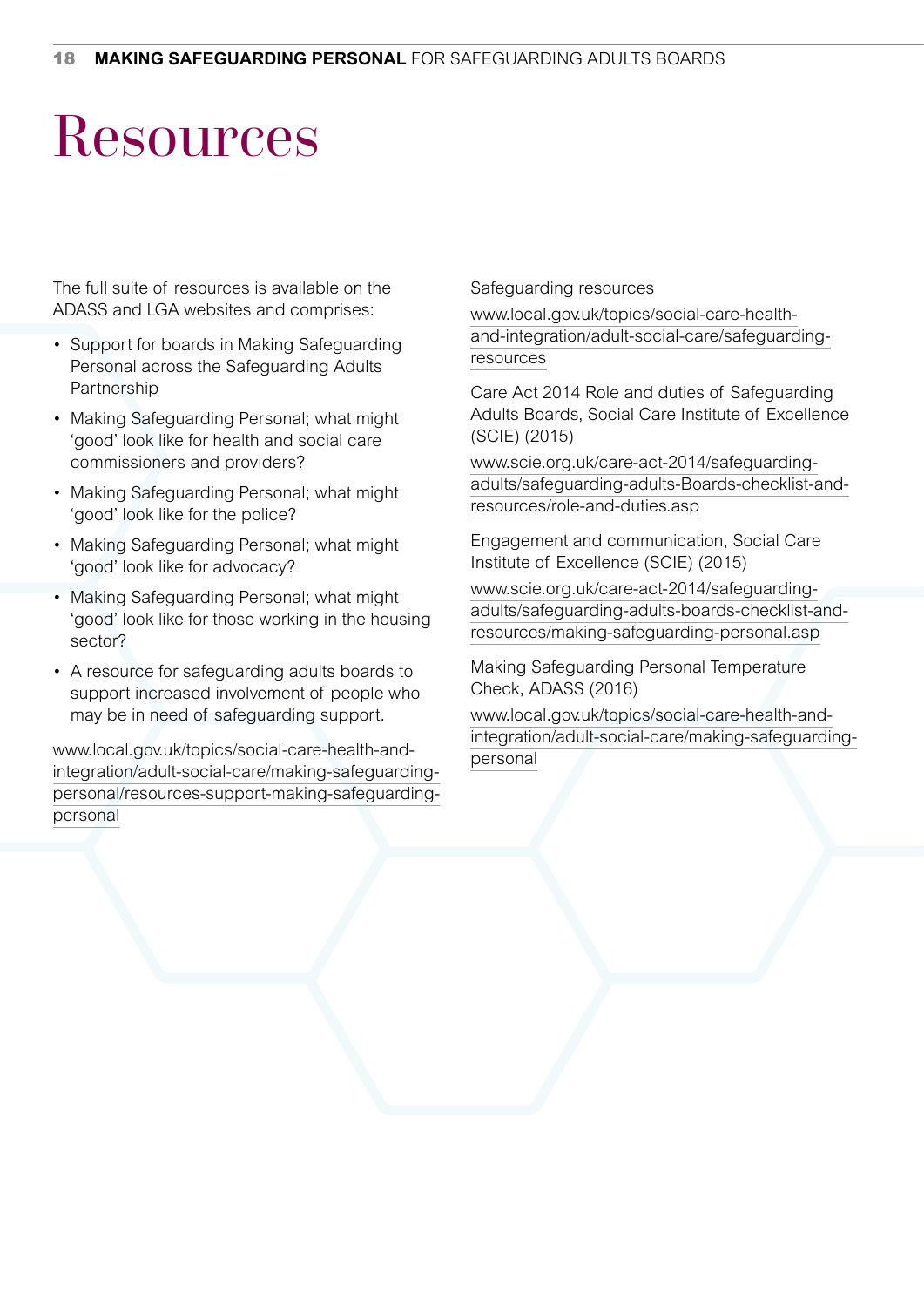# Appendix 1.

## Setting board priorities against expectations in the statutory guidance

What does the statutory guidance indicate should be priority areas for boards in seeking to make safeguarding personal? What does experience from the Making Safeguarding Personal (MSP) national programmes say that helps?

| <b>Priorities for safeguarding</b><br>adult board focus in<br>support of MSP                                | Care and Support Statutory Guidance <sup>27</sup>                                                                                                                                                                                                                                                                                                                                                                                                                                                        | <b>What supports MSP?</b><br>(findings from MSP national<br>programmes) <sup>28</sup>                                                                                                                                                                                  |
|-------------------------------------------------------------------------------------------------------------|----------------------------------------------------------------------------------------------------------------------------------------------------------------------------------------------------------------------------------------------------------------------------------------------------------------------------------------------------------------------------------------------------------------------------------------------------------------------------------------------------------|------------------------------------------------------------------------------------------------------------------------------------------------------------------------------------------------------------------------------------------------------------------------|
| • Principles (wellbeing;<br>safeguarding core<br>principles; MCA principles)<br>• Board leadership on these | • Outcomes reflect adult's wishes and/or best<br>interests and are proportionate to concerns<br>(14.79)<br>• Everyone must focus on improving the<br>person's wellbeing (14.92)                                                                                                                                                                                                                                                                                                                          | • Focus on the person's<br>outcomes and wellbeing                                                                                                                                                                                                                      |
| <b>· Culture shift across</b><br>organisations<br>• Board models and seeks<br>assurance on this             | • Strong multiagency partnership; effective<br>responses and prevention; clarity as to<br>roles and responsibilities; positive learning<br>environment to help break down cultures<br>that are risk-averse (14.12)<br>• MSP underpins all healthcare delivery in<br>relation to safeguarding (14.207)<br>• Policies and procedures across organisations<br>should assist the development of swift and<br>personalised safeguarding responses and<br>involvement of adults in decision making<br>(14.52)  | • Achieving the necessary<br>cultural shift<br>• All partners take on board<br>benefits of outcomes focus<br>• All partners develop<br>personalised responses and<br>procedures<br>• Develop commissioners in<br>how to build MSP into their<br>commissioning practice |
| • Prevention is a board<br>priority and the board<br>highlights the importance of<br>prevention in MSP      | • Raise public awareness so communities<br>play their part (14.11; 14.136; 14.139)<br>• Aim of safeguarding to prevent harm (14.11)<br>• Strong multiagency partnerships that<br>provide timely and effective prevention<br>(14.12)<br>• Six safeguarding principles (14.13)<br>• Early intervention to prevent abuse (14.66)<br>• Supporting adults to weigh up risks and<br>benefits of different options (14.37; 14.56;<br>14.91; 14.97)<br>• Early identification and assessment of risk;<br>(14.62) | • Support wider prevention and<br>awareness in community<br>• Enhance prevention of abuse<br>through empowerment<br>• Build a pathway from alerts to a<br>range of lower level responses<br>• Empower people to manage<br>risks in their own lives                     |

<sup>26</sup> This column shows related references from chapter 14 of the Care and Support Statutory Guidance

<sup>27</sup> This column references findings from MSP national programmes 2013-2016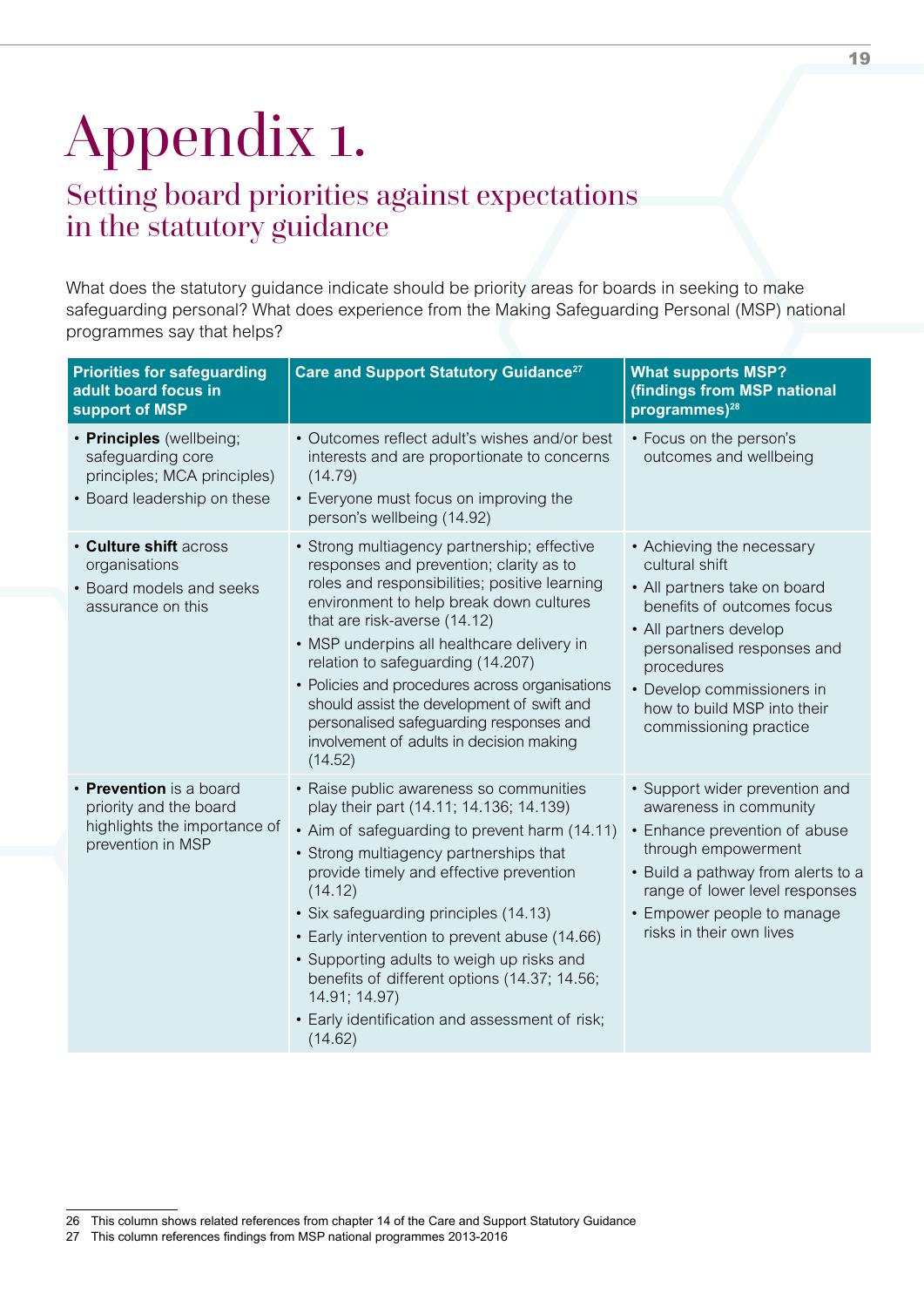| <b>Priorities for safeguarding</b><br>adult board focus in<br>support of MSP                                                                                                                                                                                    | Care and Support Statutory Guidance <sup>27</sup>                                                                                                                                                                                                                                                                                                                                                                                                                                                                                                                                                                                                                                                                                                                                                                                                                                                                                                            | <b>What supports MSP?</b><br>(findings from MSP national<br>programmes) <sup>28</sup>                                                                                                                                                                                                                                                                                                                                                                           |
|-----------------------------------------------------------------------------------------------------------------------------------------------------------------------------------------------------------------------------------------------------------------|--------------------------------------------------------------------------------------------------------------------------------------------------------------------------------------------------------------------------------------------------------------------------------------------------------------------------------------------------------------------------------------------------------------------------------------------------------------------------------------------------------------------------------------------------------------------------------------------------------------------------------------------------------------------------------------------------------------------------------------------------------------------------------------------------------------------------------------------------------------------------------------------------------------------------------------------------------------|-----------------------------------------------------------------------------------------------------------------------------------------------------------------------------------------------------------------------------------------------------------------------------------------------------------------------------------------------------------------------------------------------------------------------------------------------------------------|
| · Workforce development/<br>support                                                                                                                                                                                                                             | • Regular face to face supervision to enable<br>staff to work confidently and competently;<br>guidance and support for staff; skilled<br>knowledgeable supervision focused on<br>outcomes (14.56; 14.57; 14.202)                                                                                                                                                                                                                                                                                                                                                                                                                                                                                                                                                                                                                                                                                                                                             | • Develop core skills/ tools to<br>support practice<br>• Support, supervision, reflective<br>practice<br>• Challenging practice through<br>supervision: 'how good<br>are you at having difficult<br>conversations'?                                                                                                                                                                                                                                             |
| . Measuring the difference<br>made to people through<br>safeguarding support                                                                                                                                                                                    | • Safeguarding adult board should consider<br>the extent to which outcomes have been<br>realised (14.157)                                                                                                                                                                                                                                                                                                                                                                                                                                                                                                                                                                                                                                                                                                                                                                                                                                                    | • Meaningful recording and<br>measuring of outcomes                                                                                                                                                                                                                                                                                                                                                                                                             |
| • Leading the shift to<br>personalised safeguarding<br>support through elements<br>of a board strategic plan<br>that support Making<br>Safeguarding Personal<br>• Seeking assurance<br>that board commitment<br>translates to changes in<br>front line practice | • Provide accessible information and support<br>(14.11)<br>• Involve local community in strategic planning<br>(14.153.54)<br>• Provide an independent advocate to<br>represent and support adults (14.10; 14.48;<br>14.54; 14.77; 14.80)<br>• MCA 2005 compliance (14.55-14.61; 14.97)<br>• Supporting adults to weigh up risks and<br>benefits of different options (14.37; 14.56;<br>14.91; 14.97)<br>• Procedures should assist in a personalised<br>responses and how to involve adults in<br>decision making (14.52)<br>• Clear methodology which involves the<br>person at the centre and proportionate to<br>concerns (14.92; 14.93)<br>• Enquiries range from a conversation through<br>to a much more formal multiagency action<br>plan (14.77)<br>• Enquiries will usually start with the adult's<br>views and wishes, which determine next<br>steps (14.93)<br>• Discussion with person confirms cause for<br>concern and agrees outcomes (14.92) | • Involve people in meetings/<br>reduce number of formal<br>meetings<br>• Simplify language and guides<br>for people using services<br>• Review outcomes<br>• Involvement of advocates and<br><b>IMCAs</b><br>• Sound practice in context of<br>MCA 2005 and DoLS<br>• Support people in managing<br>risks<br>• Policies and procedures need<br>to be revised<br>• Conversations with people and<br>a move away from process and<br>completing prescribed forms |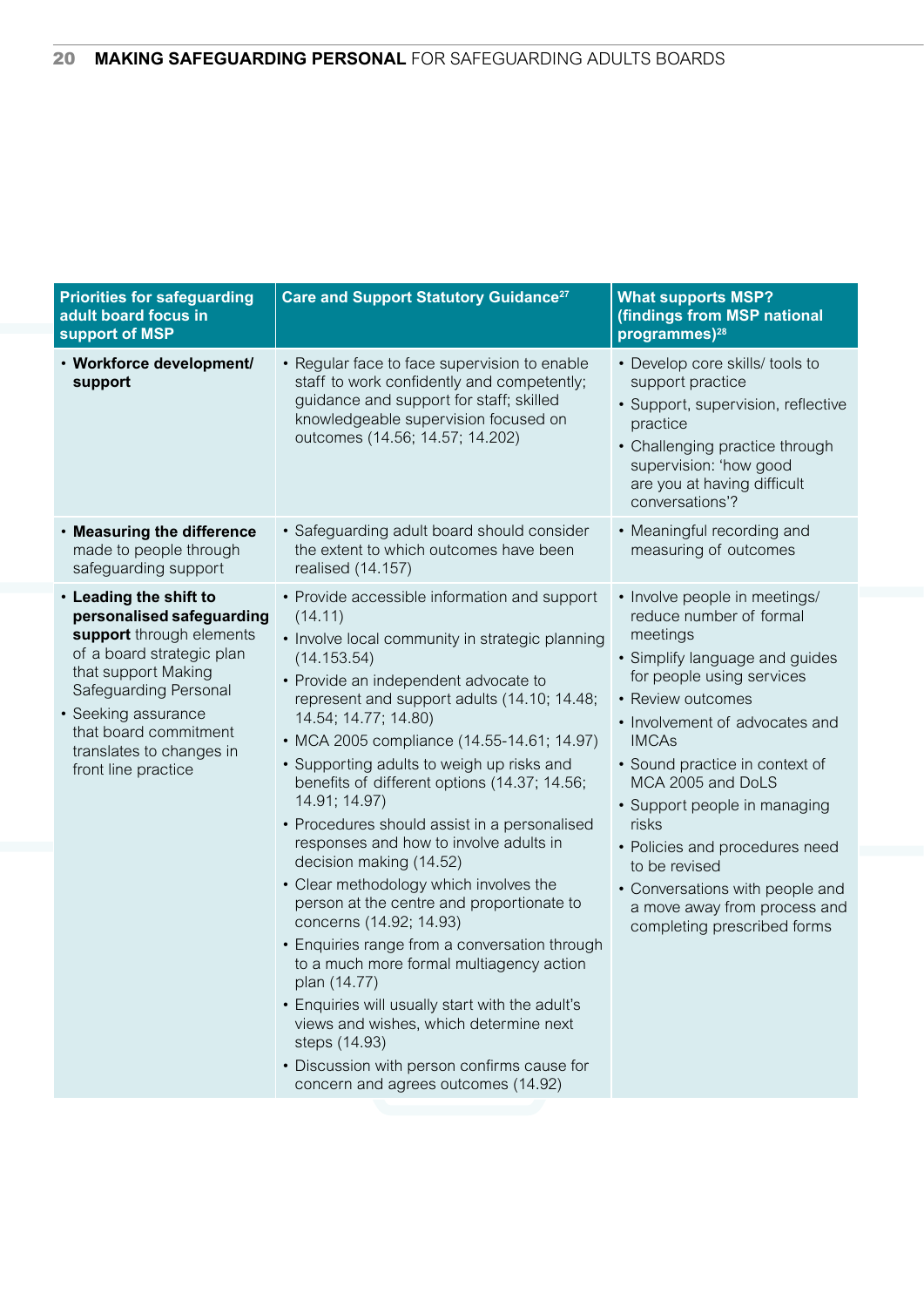## Appendix 2

## Core principles for safeguarding adults in support of Making Safeguarding Personal

This appendix explores how the wellbeing principle and the six principles for adult safeguarding can support Making Safeguarding Personal.

## **Wellbeing**

The wellbeing principle is at the heart of care and support (as set out in the Care Act, 2014). The Care and Support Statutory Guidance, states that: 'The core purpose of adult care and support is to help people to achieve the outcomes that matter to them in their life...Underpinning all...individual care and support functions...is the need to ensure that doing so focuses on the needs and goals of the person concerned' (Department of Health, 2017, paragraph 1.1). This is central to Making Safeguarding Personal, which 'engages the person in a conversation about how best to respond to their safeguarding situation in a way that enhances involvement, choice and control as well as improving quality of life, wellbeing and safety' (Department of Health, 2017, paragraph 14.15). This applies to safeguarding responsibilities in the broadest sense, not just to Section 42 enquiries (under the Care Act, 2014). The wellbeing principle is underlined in guidance across a range of organisations.<sup>28</sup>



Taken from 'Adult safeguarding: multi-agency policy and procedures for the protection of adults with care and support needs in the West Midlands', Sept 2016

28 NHS England (2012). Compassion in Practice – Our culture of compassionate care. Available at: [www.england.nhs.uk/nursingvision/](http://www.england.nhs.uk/nursingvision/) Ministry of Justice (2014). Our Commitment to Victims. Available at: <http://londonadass.org.uk/wp-content/uploads/2014/12/Our-commitment-to-victims.pdf>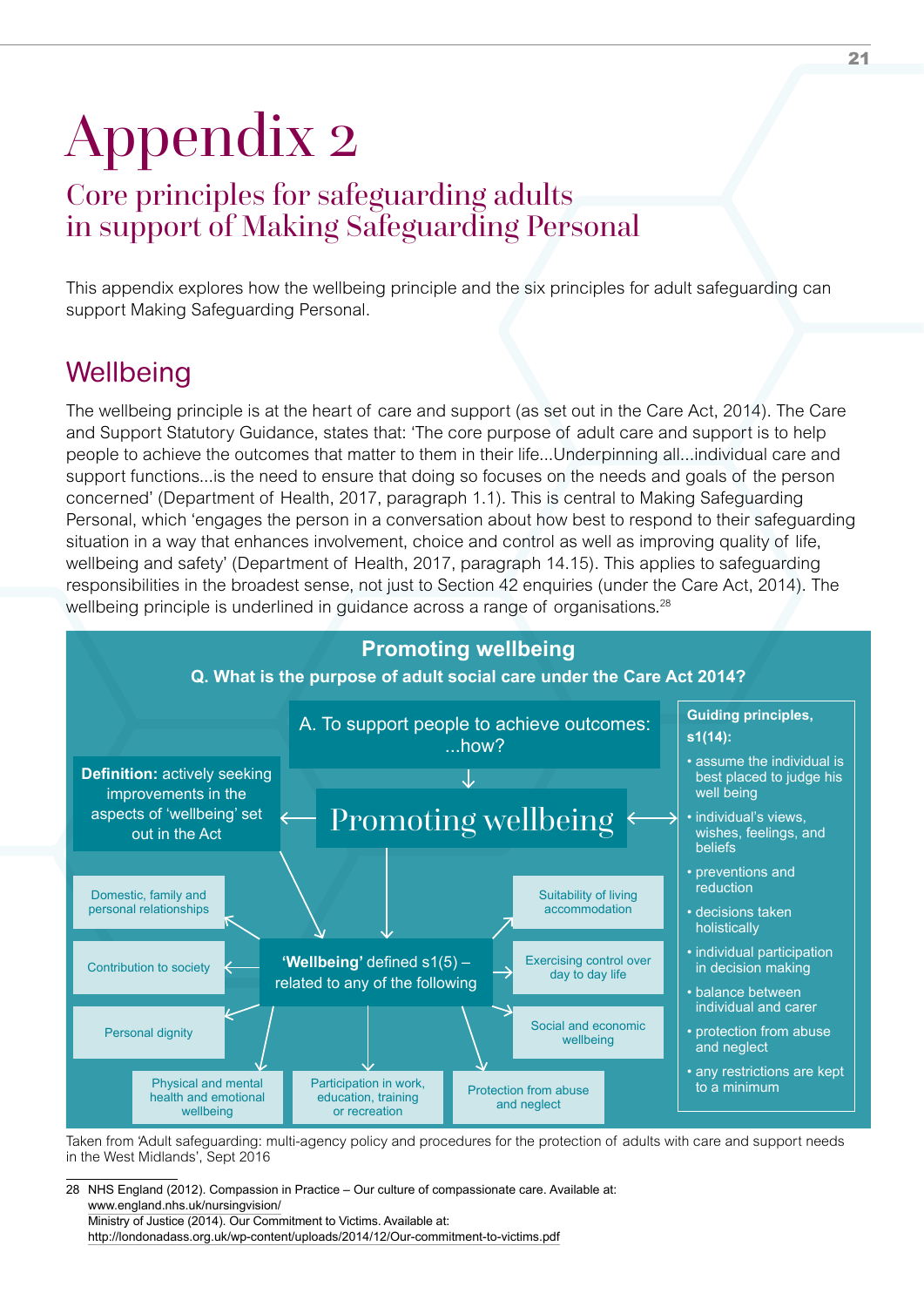The Care and Support Statutory Guidance (Department of Health, 2017) says that "Promoting wellbeing does not mean simply looking at a need that corresponds to a particular service. At the heart of the reformed system will be an assessment and planning process that is a genuine conversation about people's needs for care and support and how meeting these can help them achieve the outcomes most important to them. Where someone is unable to fully participate in these conversations and has no one to help them, local authorities will arrange for an independent advocate." (Department of Health, 2017, paragraph 1.21). Key elements are responsiveness to the person's needs and wishes, creativity in finding solutions and within this, joining up across the partnership. There is a focus on giving people the information they need to take control and to choose the options that are right for them.

Challenge is required within and across the safeguarding adults board partnership, asking 'are our safeguarding approaches specifically focused on promoting well-being alongside safety? Is a Making Safeguarding Personal approach facilitating understanding of what promotes wellbeing in peoples' lives? Do organisational cultures and board culture recognise and support staff with the challenges in balancing wellbeing and safety?'

The following tool can be used to support safeguarding adults boards in considering the extent to which wellbeing is a prominent feature in strategic planning as well as in front line practice. The grid can be applied to individual cases or strategic plans and the questions asked: how can we move from the lower negative axis whether regarding wellbeing or safety, to the higher positive axis, through this objective action or intervention?

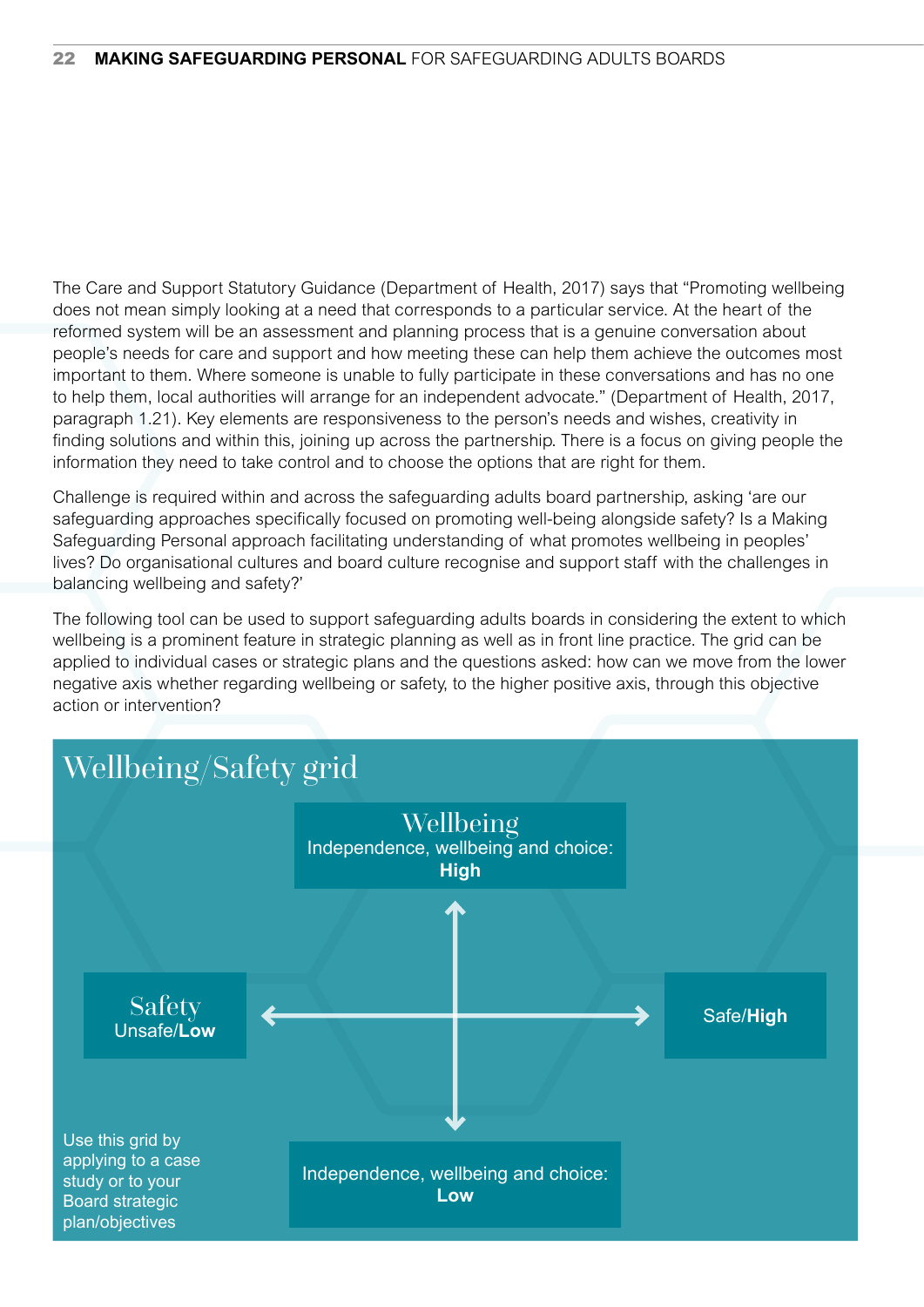### The six core safeguarding principles and the associated 'I' statements.

These principles can be used by the safeguarding adults board and partner organisations to review, examine and improve local arrangements, both at practice and strategic levels. The principles apply to all sectors and settings and must inform the ways in which professionals and other staff work with adults.

| Six key principles underpin all adult safeguarding work<br>(Department of Health, 2017, paragraph 4.13)                                                                                 |                                                                                                                                                                                                                                         |  |  |  |
|-----------------------------------------------------------------------------------------------------------------------------------------------------------------------------------------|-----------------------------------------------------------------------------------------------------------------------------------------------------------------------------------------------------------------------------------------|--|--|--|
| <b>Empowerment:</b> People being supported and<br>encouraged to make their own decisions and<br>informed consent.                                                                       | 'I am asked what I want as the outcomes from the<br>safeguarding process and these directly inform<br>what happens.'                                                                                                                    |  |  |  |
| <b>Prevention:</b> It is better to take action before harm<br>occurs.                                                                                                                   | 'I receive clear and simple information about what<br>abuse is, how to recognise the signs and what I<br>can do to seek help.'                                                                                                          |  |  |  |
| <b>Proportionality:</b> The least intrusive response<br>appropriate to the risk presented.                                                                                              | 'I am sure that the professionals will work in my<br>interest, as I see them and they will only get<br>involved as much as needed.'                                                                                                     |  |  |  |
| <b>Protection:</b> Support and representation for those<br>in greatest need.                                                                                                            | 'I get help and support to report abuse and<br>neglect. I get help so that I am able to take part in<br>the safeguarding process to the extent to which I<br>want.'                                                                     |  |  |  |
| <b>Partnership:</b> Local solutions through services<br>working with their communities. Communities<br>have a part to play in preventing, detecting and<br>reporting neglect and abuse. | 'I know that staff treat any personal and sensitive<br>information in confidence, only sharing what<br>is helpful and necessary. I am confident that<br>professionals will work together and with me to<br>get the best result for me.' |  |  |  |
| <b>Accountability:</b> Accountability and transparency<br>in delivering safeguarding.                                                                                                   | 'I understand the role of everyone involved in my<br>life and so do they.'                                                                                                                                                              |  |  |  |
|                                                                                                                                                                                         |                                                                                                                                                                                                                                         |  |  |  |

(Department of Health, 2017, paragraph 4.13)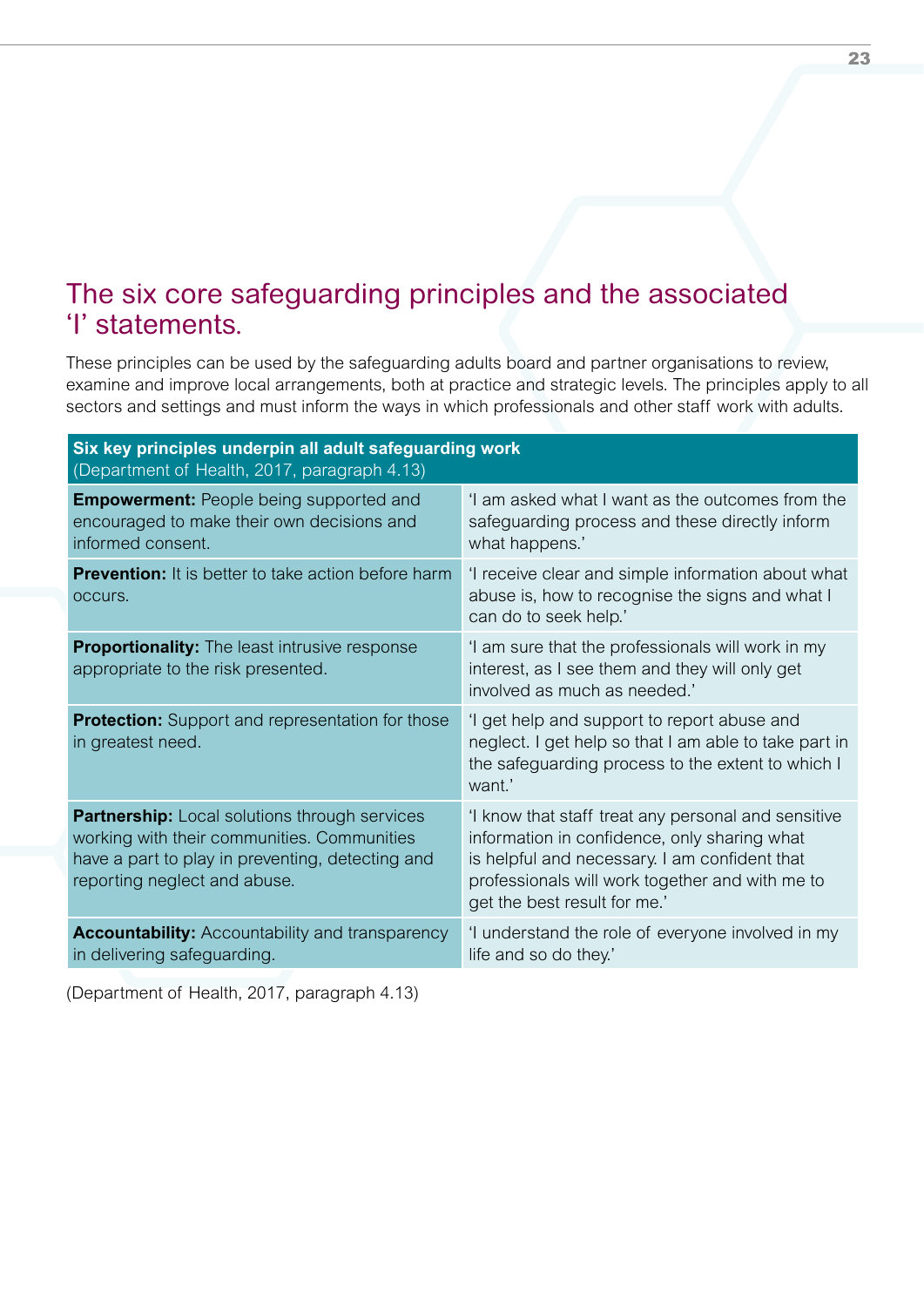These principles are underlined in guidance for partner organisations, such as the NHSE Safeguarding Accountability and Assurance framework<sup>29</sup> and in the London Multi Agency Safeguarding Adults Procedures (London ADASS, 2016)30 (which outline responsibilities across all organisations) as well as procedures elsewhere. They are indicated in an adult safeguarding improvement tool<sup>31</sup> developed in partnership by: Association of Chief Police Officers (ACPO), Association of Directors of Adult Social Services (ADASS), Local Government Association (LGA,; NHS Confederation, NHS Clinical Commissioners. (Local Government Association, 2015)

<sup>29</sup> NHSE (July 2015) Safeguarding Vulnerable People in the NHS – Accountability and Assurance Framework

<sup>30</sup> London ADASS (2016); London Multi-Agency Safeguarding Policy and Proceduresi

<sup>31</sup> LGA (March 2015) Adult Safeguarding Improvement Tool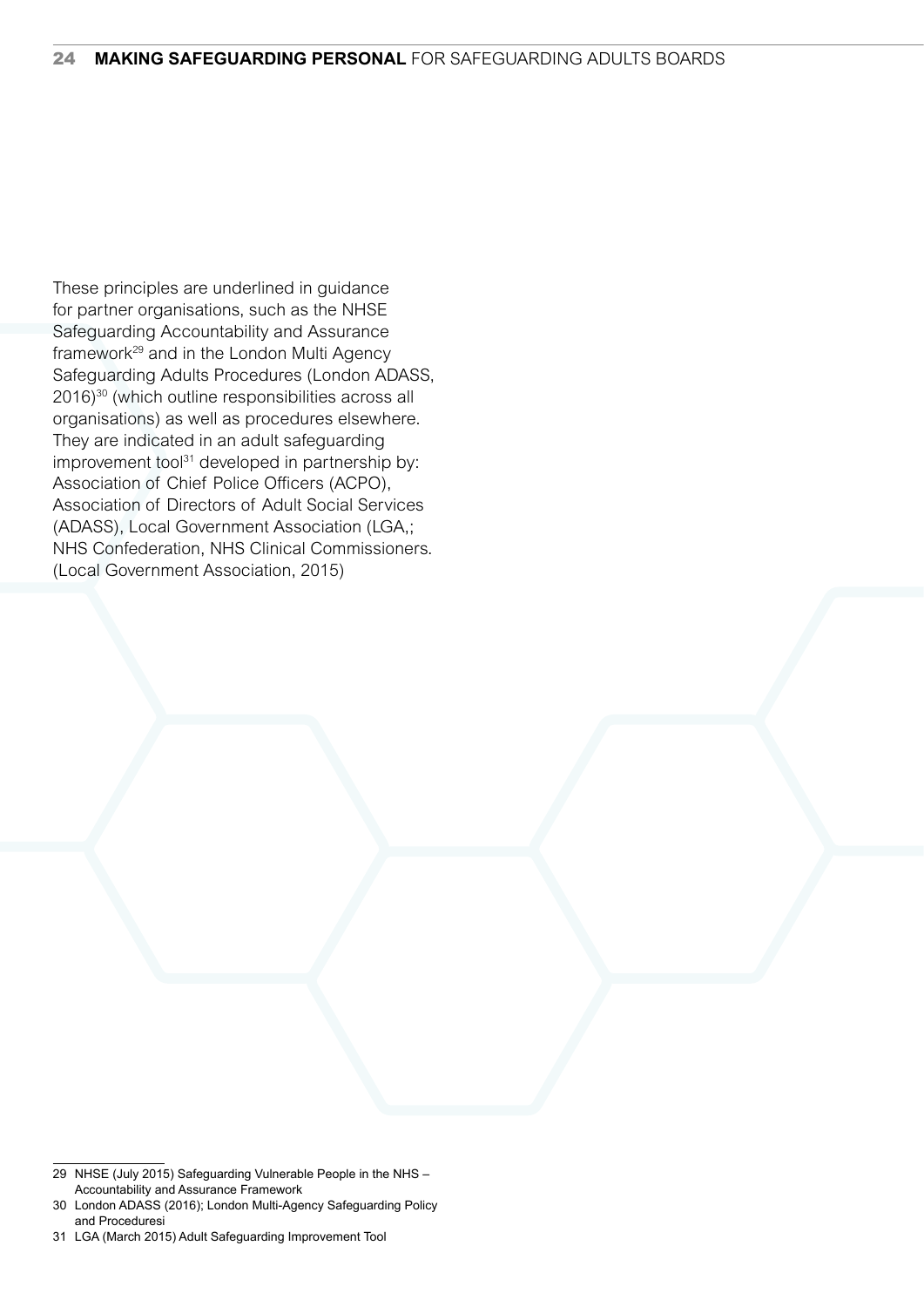## Appendix 3 Tool to help with the six safeguarding principles

Suggested tool to support boards in assuring the strategic plan against the six safeguarding principles and Making Safeguarding Personal:



The board might carry out the following at a development day or board meeting:

- 1. Arrange participants in six groups.
- 2. Each group starts with one of the principles and its associated "I" statement (see Care and Support Statutory Guidance, Department of Health, 2017). All groups have a copy of a case study.
- 3. As an example, the board could use one of the case studies in the Making Safeguarding Personal case studies report<sup>32</sup> published following the Making Safeguarding Personal 2013/14 national programme. Mrs T is case study 8 in this publication and has been tried and tested with several boards.
- 4. All six groups work with all six principles (four minutes per principle), recording as a group how as a practitioner you would ensure that Mrs T is:
	- empowered
	- how she/you can prevent this happening again
	- how you can ensure that the response is proportionate
	- protected
	- partnership response
	- accountability.

There is significant overlap which serves to reinforce the fact that all six principles are required to deliver effective safeguarding and to make safeguarding personal.

Once a list has been made under each principle this can be prioritised and condensed, identifying the key factors/practice which will make these principles come alive for Mrs T. Then this can be checked against the board's strategic plan to identify anything significant missed in it in respect of what would support Mrs T's situation. (This tool has been used and developed by the Hampshire Board and subsequently in West Berkshire.)

<sup>32</sup> [www.local.gov.uk/documents/10180/5854661/Making+Safeguardi](http://www.local.gov.uk/documents/10180/5854661/Making+Safeguarding+Personal+2013-2014+-+Case+Studies/2460d283-90e6-4a4e-92e6-e3b27ae6fc71) [ng+Personal+2013-2014+-+Case+Studies/2460d283-90e6-4a4e-](http://www.local.gov.uk/documents/10180/5854661/Making+Safeguarding+Personal+2013-2014+-+Case+Studies/2460d283-90e6-4a4e-92e6-e3b27ae6fc71)[92e6-e3b27ae6fc71](http://www.local.gov.uk/documents/10180/5854661/Making+Safeguarding+Personal+2013-2014+-+Case+Studies/2460d283-90e6-4a4e-92e6-e3b27ae6fc71)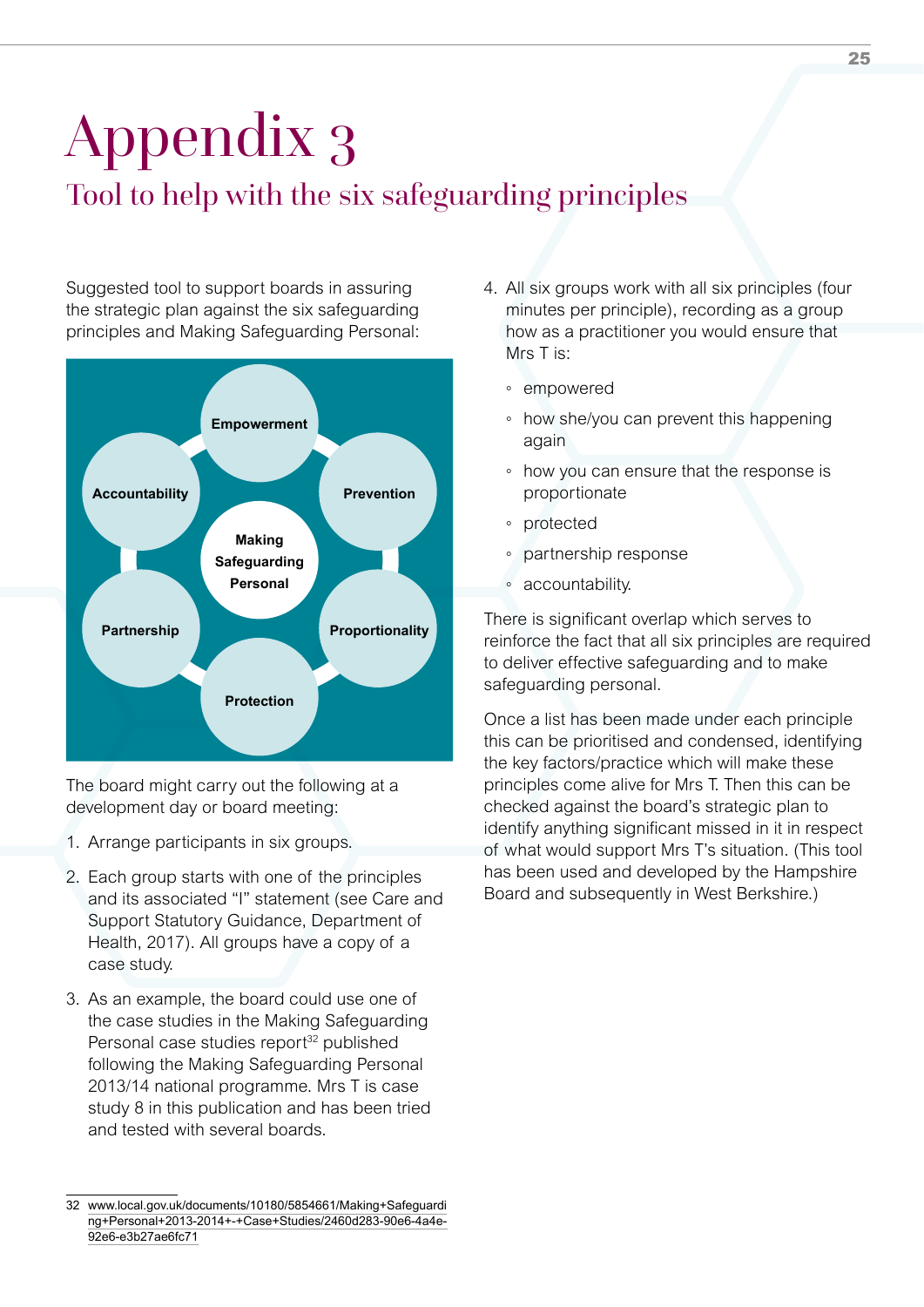## Appendix 4a

## Case file audit tool: Leicestershire and Rutland and Leicester City SABs

Draft case file audit tool-SAB Audit MSP February 2017

Agency:

Analysis of how MSP principles were evidenced in safeguarding practice

|                |                                                                                                                                                                                                             | $\overline{2}$ |
|----------------|-------------------------------------------------------------------------------------------------------------------------------------------------------------------------------------------------------------|----------------|
|                | Was the person asked about their outcomes?<br>If not, why was this?                                                                                                                                         |                |
| $\overline{2}$ | Did the person express their outcomes?<br>If so, what were these?                                                                                                                                           |                |
| 3              | Were there doubts about the person's capacity<br>to make decisions about the enquiry?<br>If so, was a mental capacity assessment<br>undertaken, and were 'best interests' decisions<br>made where required? |                |
| 4              | Was the need for advocacy considered?                                                                                                                                                                       |                |
| 5              | Were there any issues of risk in relation to the<br>outcomes expressed by the individual? If so,<br>were these addressed?                                                                                   |                |
| 6              | Did the practice of any other agencies<br>involved (such as provider services) evidence<br>understanding of MSP principles?                                                                                 |                |
| 7              | In your view was the individual kept involved<br>and informed of the safeguarding process<br>throughout the enquiry?                                                                                        |                |
| 8              | Were the individual's outcomes met? If not,<br>why was this?                                                                                                                                                |                |
|                |                                                                                                                                                                                                             |                |

Actions identified/areas of good practice.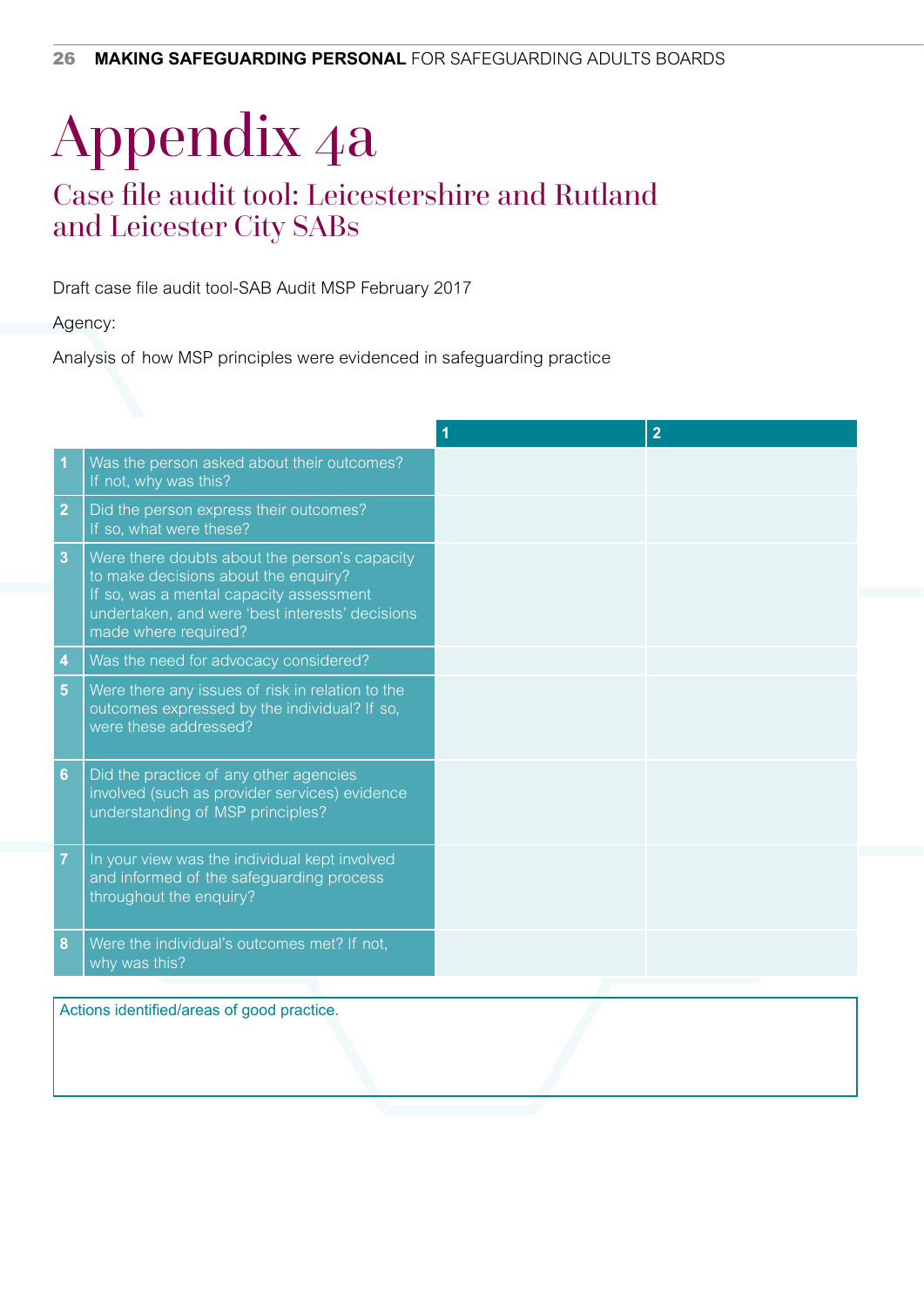## Appendix 4b

## Leicester City and Leicestershire and Rutland SAB's multiagency audit methodology in support of Making Safeguarding Personal

We have recently completed a multi-agency audit undertaken on behalf of the Leicestershire and Rutland Safeguarding Adults Board (SAB), led by Leicestershire County Council, and also with involvement from Leicester City SAB. This has involved three local authorities (Leicester, Leicestershire and Rutland) and colleagues in NHS safeguarding teams auditing each other's safeguarding practice through observation and talking to the individuals involved about their experience of the safeguarding enquiry, and to workers about their understanding of MSP principles.

The process has involved auditing agency arrangements and questions/areas of focus being agreed within the audit group meetings. Each agency has then identified a safeguarding enquiry and gained consent from the individual involved or their advocate to be involved in the audit. The auditing agency representative has then spoken to the worker involved, the individual/advocate and has observed the practice of the worker with the individual and where possible any safeguarding meetings. A summary of the areas of focus of the audit is as follows:

- 1. What outcomes did the person express?
- 2. If there were doubts about the person's capacity to make decisions about the enquiry, was a mental capacity assessment undertaken and were best interest decisions made where required?
- 3. Was the need for advocacy considered?
- 4. Did you feel that any meetings arranged were in line with the principles of MSP (eg consideration about venue, how individual would be supported to attend/participate, how record of meeting was recorded)?
- 5. Were there any issues of risk in relation to the outcomes expressed by the individual? If so how were these addressed?
- 6. Did the practice of any other agencies involved (such as provider services) evidence understanding of MSP principles?
- 7. In your view was the individual kept involved and informed of the safeguarding process throughout the enquiry?

The worker involved was also asked the following questions by the auditing agency:

- What was the worker's understanding of the principles of MSP and how has their practice changes in relation to this?
- Did the worker feel they have been supported by their agency in understanding and applying principles of MSP in safeguarding practice?
- Were the individual's outcomes met? If not, why was this?

There was then discussion by the auditing agency representative with the individual involved about their experience of the safeguarding enquiry, how informed and in control they felt of this and whether they were happy with the outcome.

Agencies provided feedback on this part of the audit within the audit group meeting at the end of February. In addition, because it had only been possible to audit a small number of cases in this way due to the time commitments required, it was agreed that the scope of the audit would be supplemented by a multi-agency case file audit around MSP, and an audit tool was been developed for this process.

It had been previously agreed within the audit group that cases identified for audit should be from those completed within the last three months, and that each agency would bring three safeguarding cases, chosen at random within that time period. Confidentiality arrangements had also been discussed and agreed.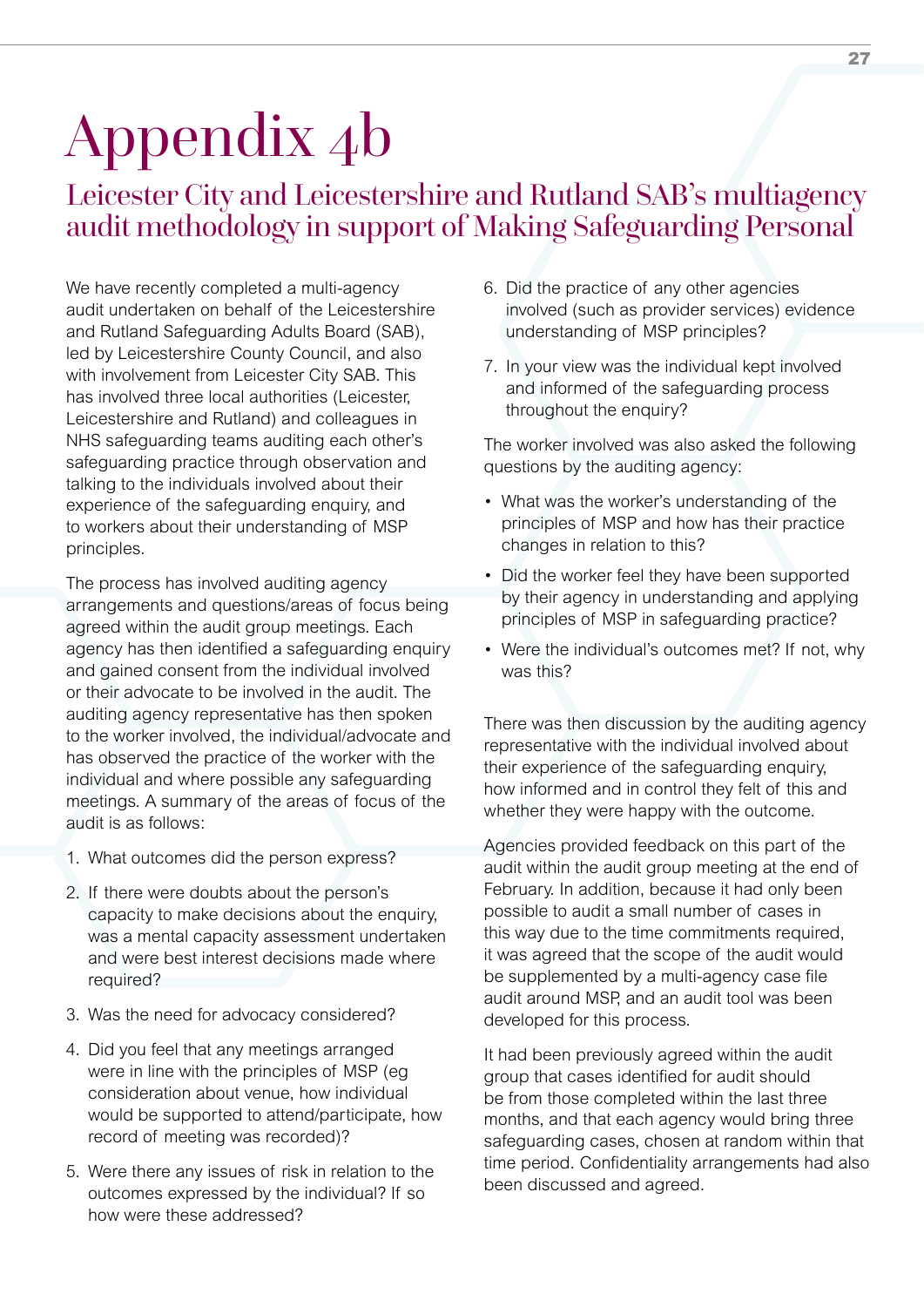Within the meeting the responsible agency then presented the case but original case records were also reviewed collectively by the group members in order to achieve more independent audit.

The agencies which presented cases were three local authorities (Leicester, Leicestershire and Rutland) and the University Hospitals of Leicester and Leicestershire Partnership Trust Safeguarding Teams, who undertake enquires for in-patient settings, with oversight from the local authorities. There were also representatives from the clinical commissioning group (CCG) and the police on the group.

Fifteen safeguarding enquiries were reviewed by the group within the case file audit, in addition to the cases where practice was observed. A summary of the details of the referral and outcomes of the audit were recorded collectively within the meeting on the previously agreed audit tool, with eight questions regarding whether the principles of MSP were evidenced. Each question outcome was RAG rated and a final field used to flag issues, agreed actions and identify examples of good practice. The audit tool is attached to this report.

Any agreed actions regarding practice which were identified as a result of the audit were taken back by the agencies involved. The outcomes of the audit will also be reported back to both SABs who will consider whether there are any further points of multi-agency learning.

There is also a multi-agency task and finish group established by both Leicestershire and Rutland and Leicester City SABs, which is focusing on supporting partner agencies, such as voluntary and independent sectors and independent provider services to apply principles of MSP across their organisations, and the group is developing a training toolkit to assist with this.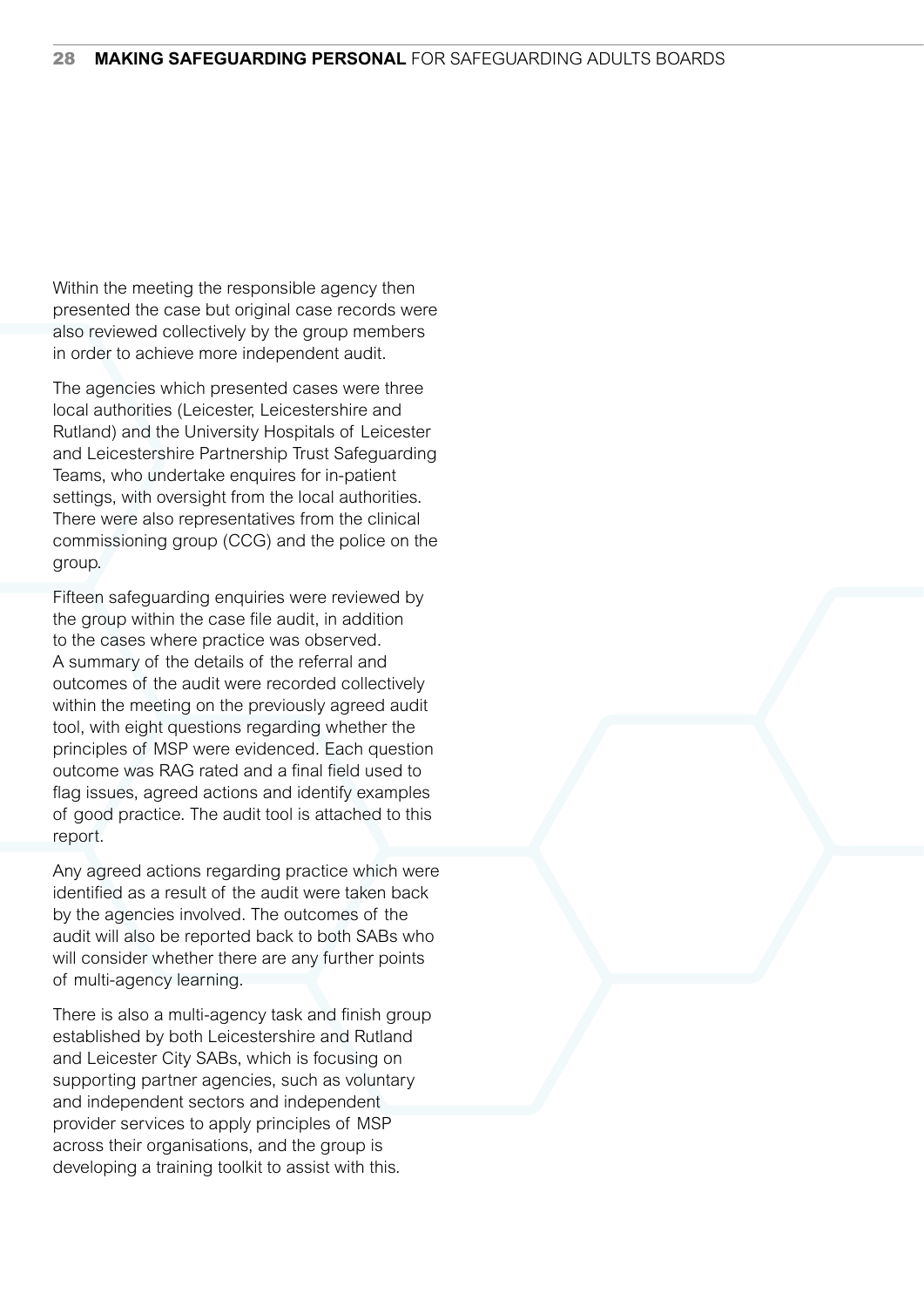# Appendix 5

## Example safeguarding adults board strategy framework built on the wellbeing principle

The following offers an example where a safeguarding adults board strategy is built upon the wellbeing principle. This board intends to populate this with specific actions.

**Adult Safeguarding Framework 2016-19**

#### **I feel empowered to make choices about my own wellbeing**

#### **Creating a healthy community**

I am aware of what abuse looks like and feel listening to when it is reported

I am kept up to date and know what is happening

All of our choices are important

My recovery is important

You are willing to work with me

#### **Leadership qualities of the SAEB**

We are open and flexible to new ideas

We are a partnership of listeners

We give people a voice

We hold each other to account

We want to learn with you

SAB strategy for London Boroughs of: Hammersmith & Fulham; Kensington & Chelsea and Westminster